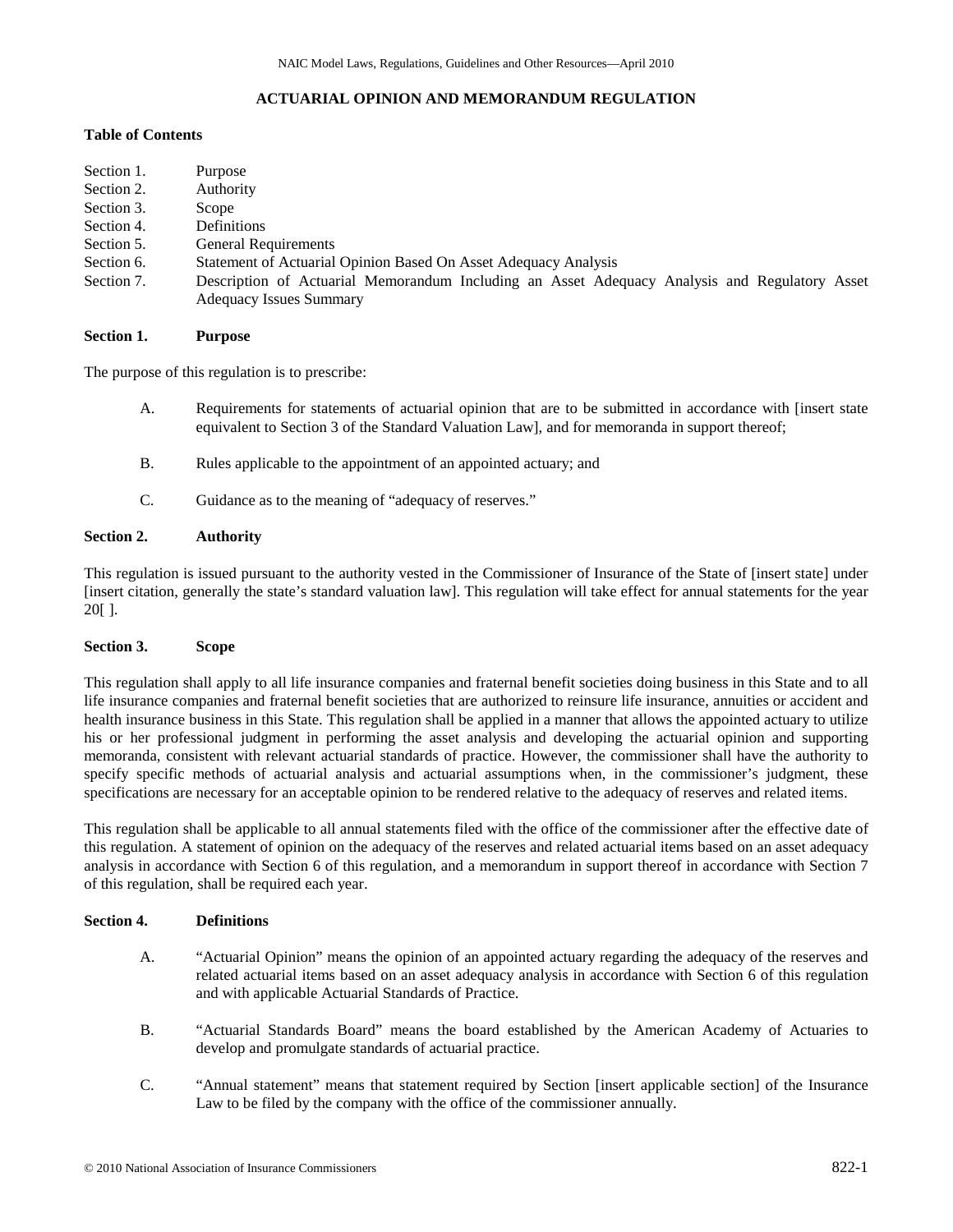- D. "Appointed actuary" means an individual who is appointed or retained in accordance with the requirements set forth in Section 5C of this regulation to provide the actuarial opinion and supporting memorandum as required by [insert reference to state equivalent of Section 3 of the Standard Valuation Law].
- E. "Asset adequacy analysis" means an analysis that meets the standards and other requirements referred to in Section 5D of this regulation.
- F. "Commissioner" means the Insurance Commissioner of this State.
- G. "Company" means a life insurance company, fraternal benefit society or reinsurer subject to the provisions of this regulation.
- H. "Qualified actuary" means an individual who meets the requirements set forth in Section 5B of this regulation.

## **Section 5. General Requirements**

- A. Submission of Statement of Actuarial Opinion
	- (1) There is to be included on or attached to Page 1 of the annual statement for each year beginning with the year in which this regulation becomes effective the statement of an appointed actuary, entitled "Statement of Actuarial Opinion," setting forth an opinion relating to reserves and related actuarial items held in support of policies and contracts, in accordance with Section 6 of this regulation.
	- (2) Upon written request by the company, the commissioner may grant an extension of the date for submission of the statement of actuarial opinion.
- B. Qualified Actuary. A "qualified actuary" is an individual who:
	- (1) Is a member in good standing of the American Academy of Actuaries;
	- (2) Is qualified to sign statements of actuarial opinion for life and health insurance company annual statements in accordance with the American Academy of Actuaries qualification standards for actuaries signing such statements;
	- (3) Is familiar with the valuation requirements applicable to life and health insurance companies;
	- (4) Has not been found by the commissioner (or if so found has subsequently been reinstated as a qualified actuary), following appropriate notice and hearing to have:
		- (a) Violated any provision of, or any obligation imposed by, the Insurance Law or other law in the course of his or her dealings as a qualified actuary;
		- (b) Been found guilty of fraudulent or dishonest practices;
		- (c) Demonstrated his or her incompetency, lack of cooperation, or untrustworthiness to act as a qualified actuary;
		- (d) Submitted to the commissioner during the past five (5) years, pursuant to this regulation, an actuarial opinion or memorandum that the commissioner rejected because it did not meet the provisions of this regulation including standards set by the Actuarial Standards Board; or
		- (e) Resigned or been removed as an actuary within the past five (5) years as a result of acts or omissions indicated in any adverse report on examination or as a result of failure to adhere to generally acceptable actuarial standards; and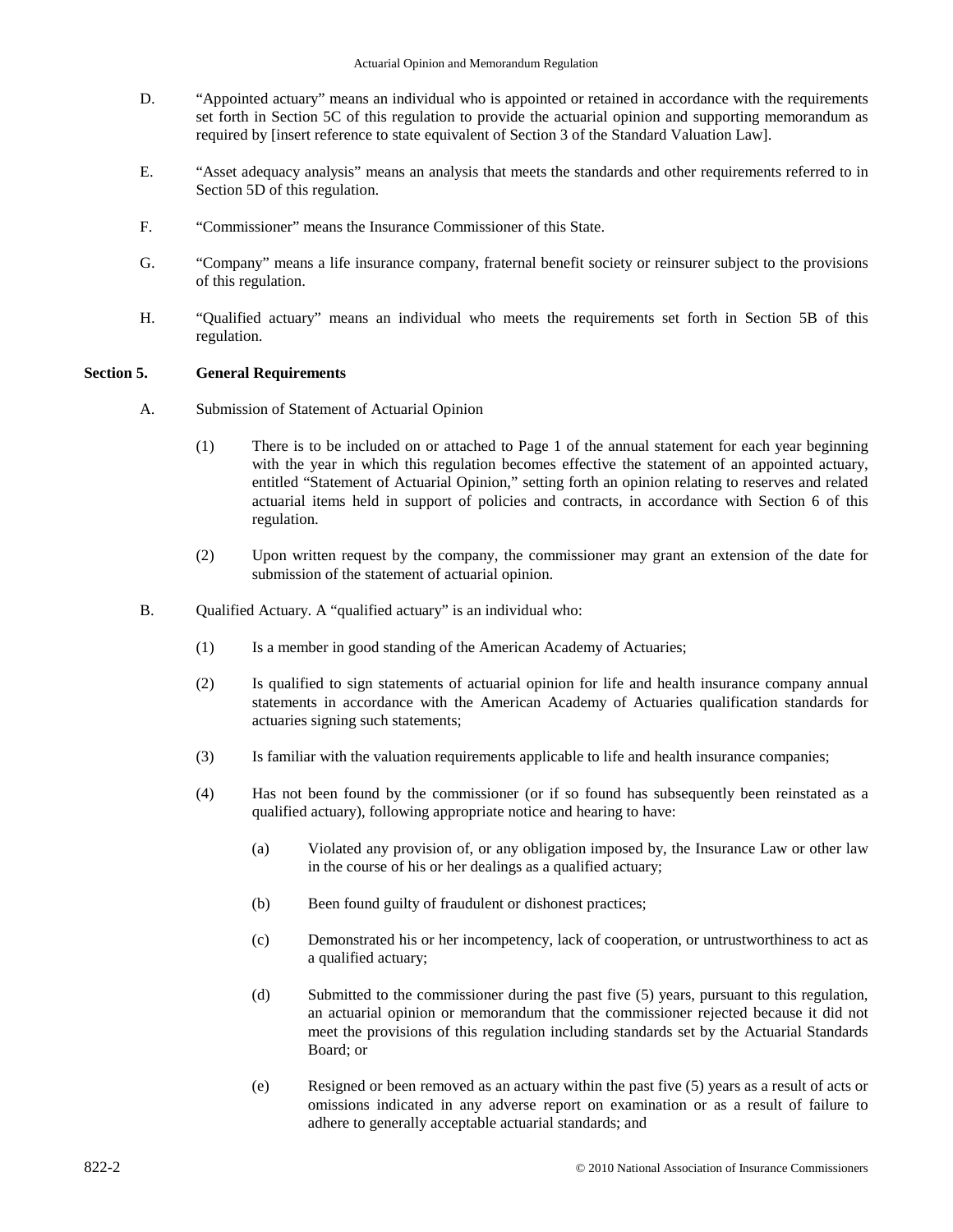- (5) Has not failed to notify the commissioner of any action taken by any commissioner of any other state similar to that under Paragraph (4) above.
- C. Appointed Actuary. An "appointed actuary" is a qualified actuary who is appointed or retained to prepare the Statement of Actuarial Opinion required by this regulation, either directly by or by the authority of the board of directors through an executive officer of the company other than the qualified actuary. The company shall give the commissioner timely written notice of the name, title (and, in the case of a consulting actuary, the name of the firm) and manner of appointment or retention of each person appointed or retained by the company as an appointed actuary and shall state in the notice that the person meets the requirements set forth in Subsection B. Once notice is furnished, no further notice is required with respect to this person, provided that the company shall give the commissioner timely written notice in the event the actuary ceases to be appointed or retained as an appointed actuary or to meet the requirements set forth in Subsection B. If any person appointed or retained as an appointed actuary replaces a previously appointed actuary, the notice shall so state and give the reasons for replacement.
- D. Standards for Asset Adequacy Analysis. The asset adequacy analysis required by this regulation:
	- (1) Shall conform to the Standards of Practice as promulgated from time to time by the Actuarial Standards Board and on any additional standards under this regulation, which standards are to form the basis of the statement of actuarial opinion in accordance with this regulation; and
	- (2) Shall be based on methods of analysis as are deemed appropriate for such purposes by the Actuarial Standards Board.
- E. Liabilities to be covered.
	- (1) Under authority of [insert state equivalent of Section 3 of the Standard Valuation Law], the statement of actuarial opinion shall apply to all in force business on the statement date, whether directly issued or assumed, regardless of when or where issued, e.g., reserves of Exhibits 8, 9 and 10, and claim liabilities in Exhibit 11, Part 1 and equivalent items in the separate account statement or statements.
	- (2) If the appointed actuary determines as the result of asset adequacy analysis that a reserve should be held in addition to the aggregate reserve held by the company and calculated in accordance with methods set forth in the Standard Valuation Law, the company shall establish the additional reserve.
	- (3) Additional reserves established under Paragraph (2) above and deemed not necessary in subsequent years may be released. Any amounts released shall be disclosed in the actuarial opinion for the applicable year. The release of such reserves would not be deemed an adoption of a lower standard of valuation.

### **Section 6. Statement of Actuarial Opinion Based On an Asset Adequacy Analysis**

- A. General Description. The statement of actuarial opinion submitted in accordance with this section shall consist of:
	- (1) A paragraph identifying the appointed actuary and his or her qualifications (see Subsection B(1));
	- (2) A scope paragraph identifying the subjects on which an opinion is to be expressed and describing the scope of the appointed actuary's work, including a tabulation delineating the reserves and related actuarial items that have been analyzed for asset adequacy and the method of analysis, (see Subsection  $B(2)$ ) and identifying the reserves and related actuarial items covered by the opinion that have not been so analyzed;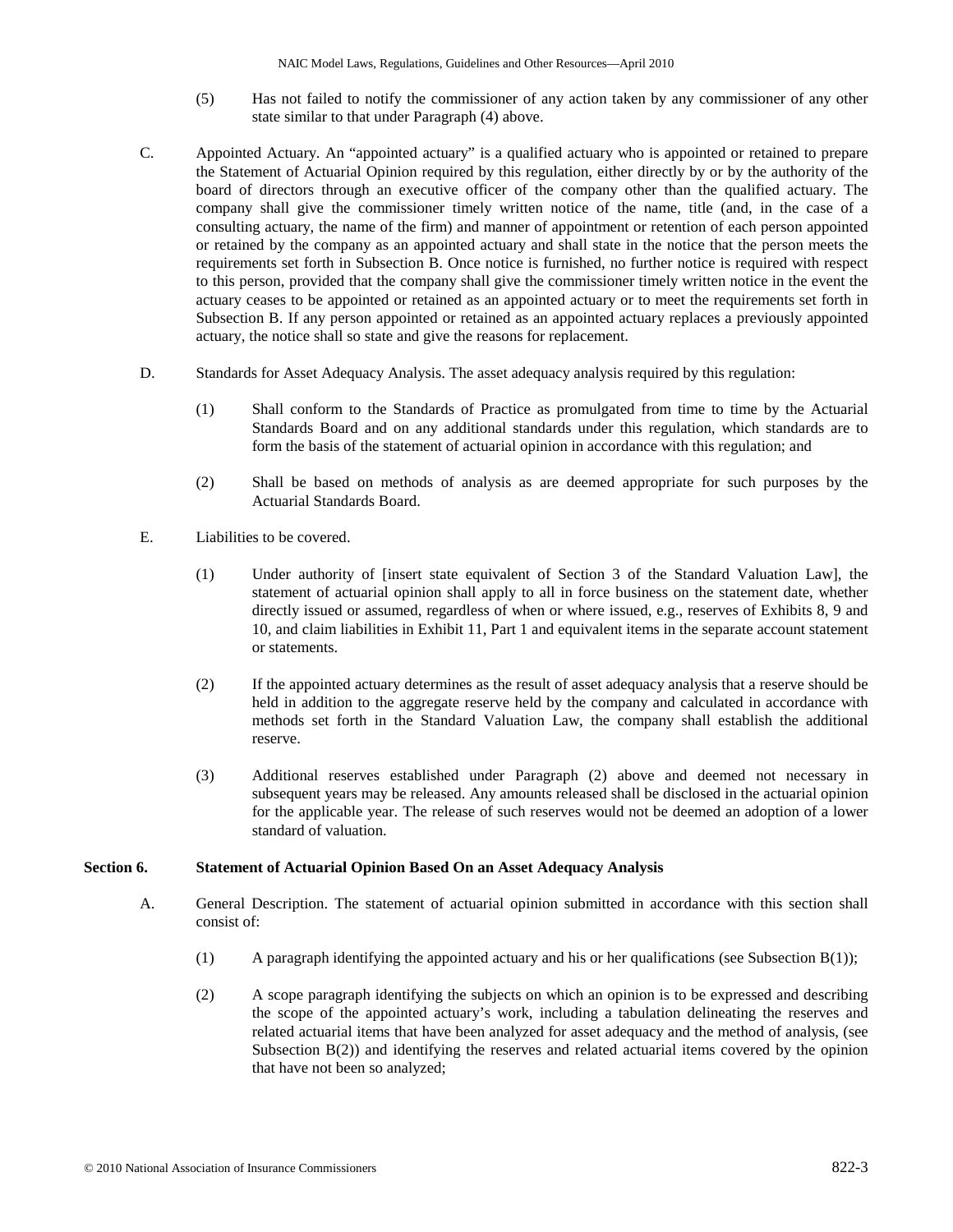- (3) A reliance paragraph describing those areas, if any, where the appointed actuary has deferred to other experts in developing data, procedures or assumptions, (e.g., anticipated cash flows from currently owned assets, including variation in cash flows according to economic scenarios (see Subsection B(3)), supported by a statement of each such expert in the form prescribed by Subsection E; and
- (4) An opinion paragraph expressing the appointed actuary's opinion with respect to the adequacy of the supporting assets to mature the liabilities (see Subsection  $B(6)$ ).
- (5) One or more additional paragraphs will be needed in individual company cases as follows:
	- (a) If the appointed actuary considers it necessary to state a qualification of his or her opinion;
	- (b) If the appointed actuary must disclose an inconsistency in the method of analysis or basis of asset allocation used at the prior opinion date with that used for this opinion;
	- (c) If the appointed actuary must disclose whether additional reserves as of the prior opinion date are released as of this opinion date, and the extent of the release;
	- (d) If the appointed actuary chooses to add a paragraph briefly describing the assumptions that form the basis for the actuarial opinion.
- B. Recommended Language. The following paragraphs are to be included in the statement of actuarial opinion in accordance with this section. Language is that which in typical circumstances should be included in a statement of actuarial opinion. The language may be modified as needed to meet the circumstances of a particular case, but the appointed actuary should use language that clearly expresses his or her professional judgment. However, in any event the opinion shall retain all pertinent aspects of the language provided in this section.
	- (1) The opening paragraph should generally indicate the appointed actuary's relationship to the company and his or her qualifications to sign the opinion. For a company actuary, the opening paragraph of the actuarial opinion should include a statement such as:

"I, [name], am [title] of [insurance company name] and a member of the American Academy of Actuaries. I was appointed by, or by the authority of, the Board of Directors of said insurer to render this opinion as stated in the letter to the commissioner dated [insert date]. I meet the Academy qualification standards for rendering the opinion and am familiar with the valuation requirements applicable to life and health insurance companies."

For a consulting actuary, the opening paragraph should include a statement such as:

"I, [name], a member of the American Academy of Actuaries, am associated with the firm of [name of consulting firm]. I have been appointed by, or by the authority of, the Board of Directors of [name of company] to render this opinion as stated in the letter to the commissioner dated [insert date]. I meet the Academy qualification standards for rendering the opinion and am familiar with the valuation requirements applicable to life and health insurance companies."

(2) The scope paragraph should include a statement such as:

"I have examined the actuarial assumptions and actuarial methods used in determining reserves and related actuarial items listed below, as shown in the annual statement of the company, as prepared for filing with state regulatory officials, as of December 31, 20[ ]. Tabulated below are those reserves and related actuarial items which have been subjected to asset adequacy analysis.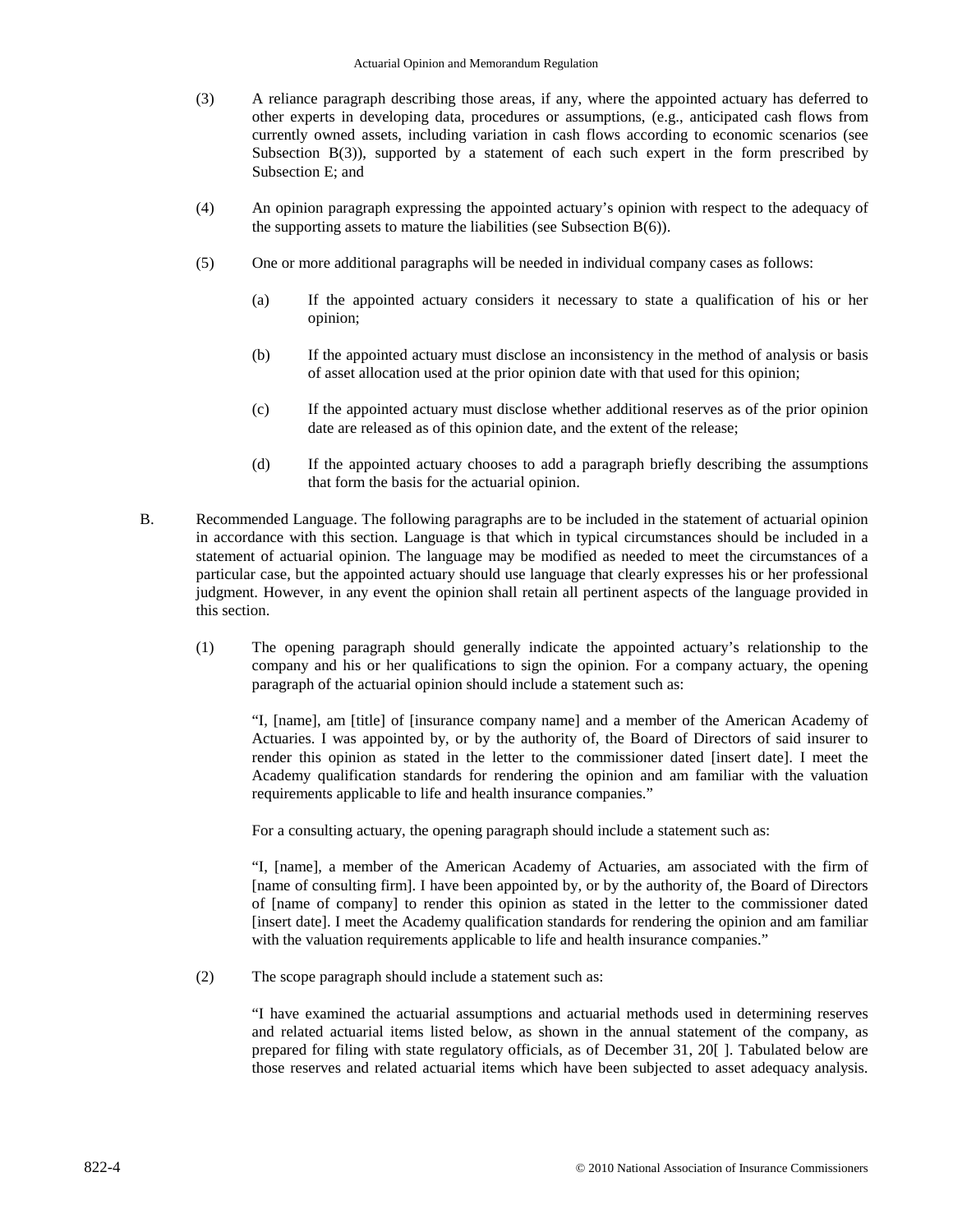| <b>Asset Adequacy Tested Amounts-Reserves and Liabilities</b>          |                         |                                                             |                                         |                               |                                                       |
|------------------------------------------------------------------------|-------------------------|-------------------------------------------------------------|-----------------------------------------|-------------------------------|-------------------------------------------------------|
| <b>Statement Item</b>                                                  | Formula<br>Reserves (1) | <b>Additional</b><br><b>Actuarial</b><br>Reserves (a) $(2)$ | <b>Analysis</b><br><b>Method</b><br>(b) | Other<br><b>Amount</b><br>(3) | <b>Total</b><br><b>Amount</b><br>$(1)+(2)+(3)$<br>(4) |
| <b>Exhibit 8</b>                                                       |                         |                                                             |                                         |                               |                                                       |
| A Life Insurance                                                       |                         |                                                             |                                         |                               |                                                       |
| <b>B</b> Annuities                                                     |                         |                                                             |                                         |                               |                                                       |
| C Supplementary<br><b>Contracts Involving</b><br>Life Contingencies    |                         |                                                             |                                         |                               |                                                       |
| D Accidental Death<br>Benefit                                          |                         |                                                             |                                         |                               |                                                       |
| E Disability-Active                                                    |                         |                                                             |                                         |                               |                                                       |
| F Disability-Disabled                                                  |                         |                                                             |                                         |                               |                                                       |
| <b>G</b> Miscellaneous                                                 |                         |                                                             |                                         |                               |                                                       |
| Total (Exhibit 8<br>Item 1, Page 3)                                    |                         |                                                             |                                         |                               |                                                       |
| <b>Exhibit 9</b>                                                       |                         |                                                             |                                         |                               |                                                       |
| A Active Life Reserve                                                  |                         |                                                             |                                         |                               |                                                       |
| <b>B Claim Reserve</b>                                                 |                         |                                                             |                                         |                               |                                                       |
| Total (Exhibit 9<br>Item 2, Page 3)                                    |                         |                                                             |                                         |                               |                                                       |
| <b>Exhibit 10</b>                                                      |                         |                                                             |                                         |                               |                                                       |
| Premium and Other<br>Deposit Funds<br>(Column 5, Line 14)              |                         |                                                             |                                         |                               |                                                       |
| Guaranteed Interest<br>Contracts<br>(Column 2, Line 14)                |                         |                                                             |                                         |                               |                                                       |
| Other<br>(Column 6, Line 14)                                           |                         |                                                             |                                         |                               |                                                       |
| Supplemental Contracts and<br>Annuities Certain<br>(Column 3, Line 14) |                         |                                                             |                                         |                               |                                                       |
| Dividend Accumulations<br>or Refunds<br>(Column 4, Line 14)            |                         |                                                             |                                         |                               |                                                       |
| Total Exhibit 10<br>(Column 1, Line 14)                                |                         |                                                             |                                         |                               |                                                       |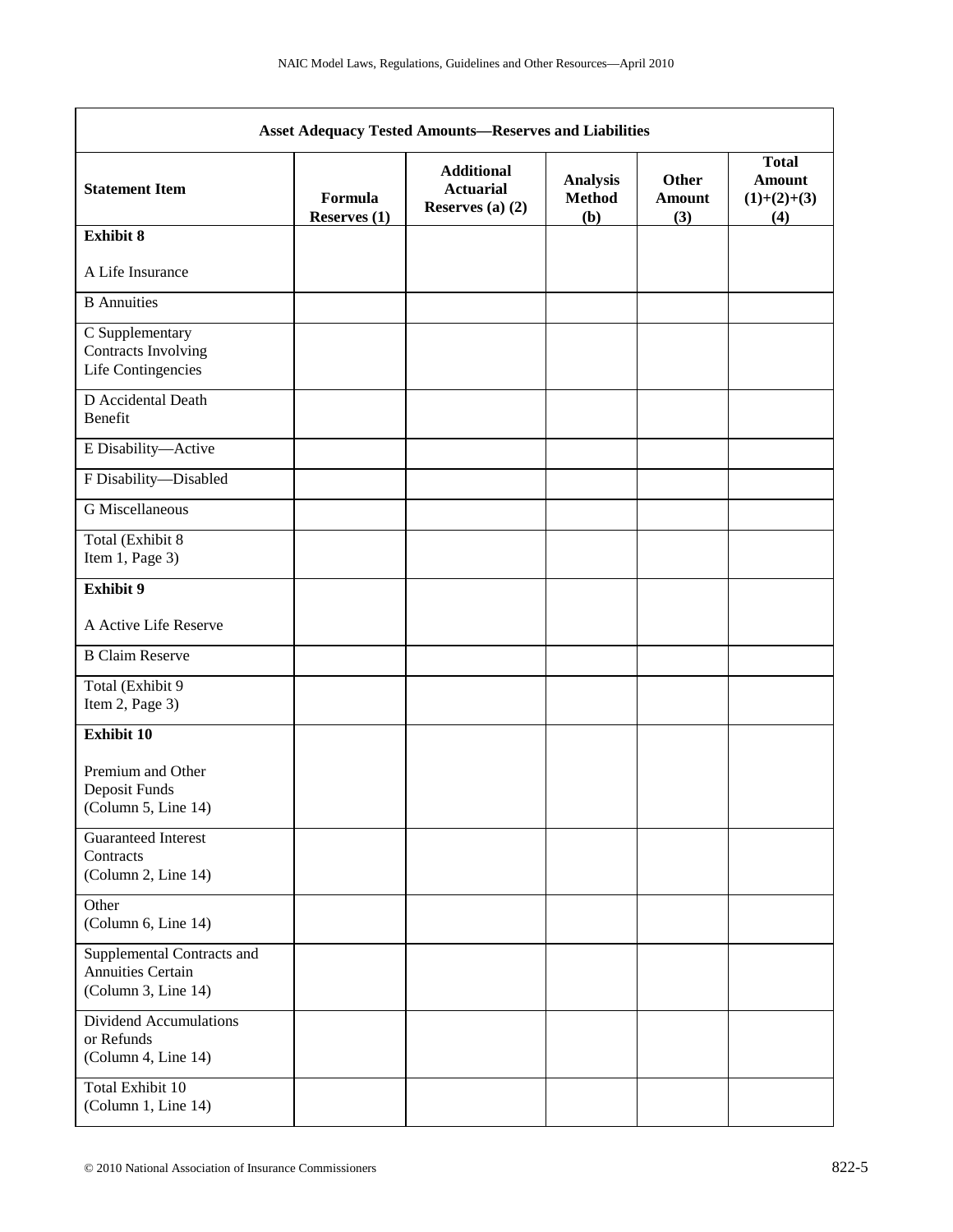| <b>Asset Adequacy Tested Amounts-Reserves and Liabilities</b>                                                  |                           |                                                             |                                                  |                               |                                                       |
|----------------------------------------------------------------------------------------------------------------|---------------------------|-------------------------------------------------------------|--------------------------------------------------|-------------------------------|-------------------------------------------------------|
| <b>Statement Item</b>                                                                                          | Formula<br>Reserves $(1)$ | <b>Additional</b><br><b>Actuarial</b><br>Reserves (a) $(2)$ | <b>Analysis</b><br><b>Method</b><br>( <b>b</b> ) | <b>Other</b><br>Amount<br>(3) | <b>Total</b><br><b>Amount</b><br>$(1)+(2)+(3)$<br>(4) |
| <b>Exhibit 11 Part 1</b>                                                                                       |                           |                                                             |                                                  |                               |                                                       |
| 1 Life (Page 3, Line 4.1)                                                                                      |                           |                                                             |                                                  |                               |                                                       |
| 2 Health (Page 3, Line 4.2)                                                                                    |                           |                                                             |                                                  |                               |                                                       |
| Total Exhibit 11, Part 1                                                                                       |                           |                                                             |                                                  |                               |                                                       |
| Separate Accounts<br>(Page 3 of the Annual Statement<br>of the Separate Accounts, Lines<br>1, 2, 3.1, 3.2, 3.3 |                           |                                                             |                                                  |                               |                                                       |
| <b>TOTAL RESERVES</b>                                                                                          |                           |                                                             |                                                  |                               |                                                       |

| IMR (General Account, Page ___ Line __) |  |
|-----------------------------------------|--|
| (Separate Accounts, Page ___ Line __)   |  |
| $AVR$ (Page $\_\_$ Line $\_\_)$         |  |
| Net Deferred and Uncollected Premium    |  |

**Drafting Notes:** (a) The additional actuarial reserves are the reserves established under Paragraph (2) of Section 5E; (b) The appointed actuary should indicate the method of analysis, determined in accordance with the standards for asset adequacy analysis referred to in Section 5D of this regulation, by means of symbols that should be defined in footnotes to the table; (c) Allocated amount of Asset Valuation Reserve (AVR).

> (3) If the appointed actuary has relied on other experts to develop certain portions of the analysis, the reliance paragraph should include a statement such as:

"I have relied on [name], [title] for [e.g., "anticipated cash flows from currently owned assets, including variations in cash flows according to economic scenarios" or "certain critical aspects of the analysis performed in conjunction with forming my opinion"], as certified in the attached statement. I have reviewed the information relied upon for reasonableness."

A statement of reliance on other experts should be accompanied by a statement by each of the experts in the form prescribed by Section 6E.

(4) If the appointed actuary has examined the underlying asset and liability records, the reliance paragraph should include a statement such as:

"My examination included such review of the actuarial assumptions and actuarial methods and of the underlying basic asset and liability records and such tests of the actuarial calculations as I considered necessary. I also reconciled the underlying basic asset and liability records to [exhibits and schedules listed as applicable] of the company's current annual statement."

(5) If the appointed actuary has not examined the underlying records, but has relied upon data (e.g., listings and summaries of policies in force or asset records) prepared by the company, the reliance paragraph should include a statement such as: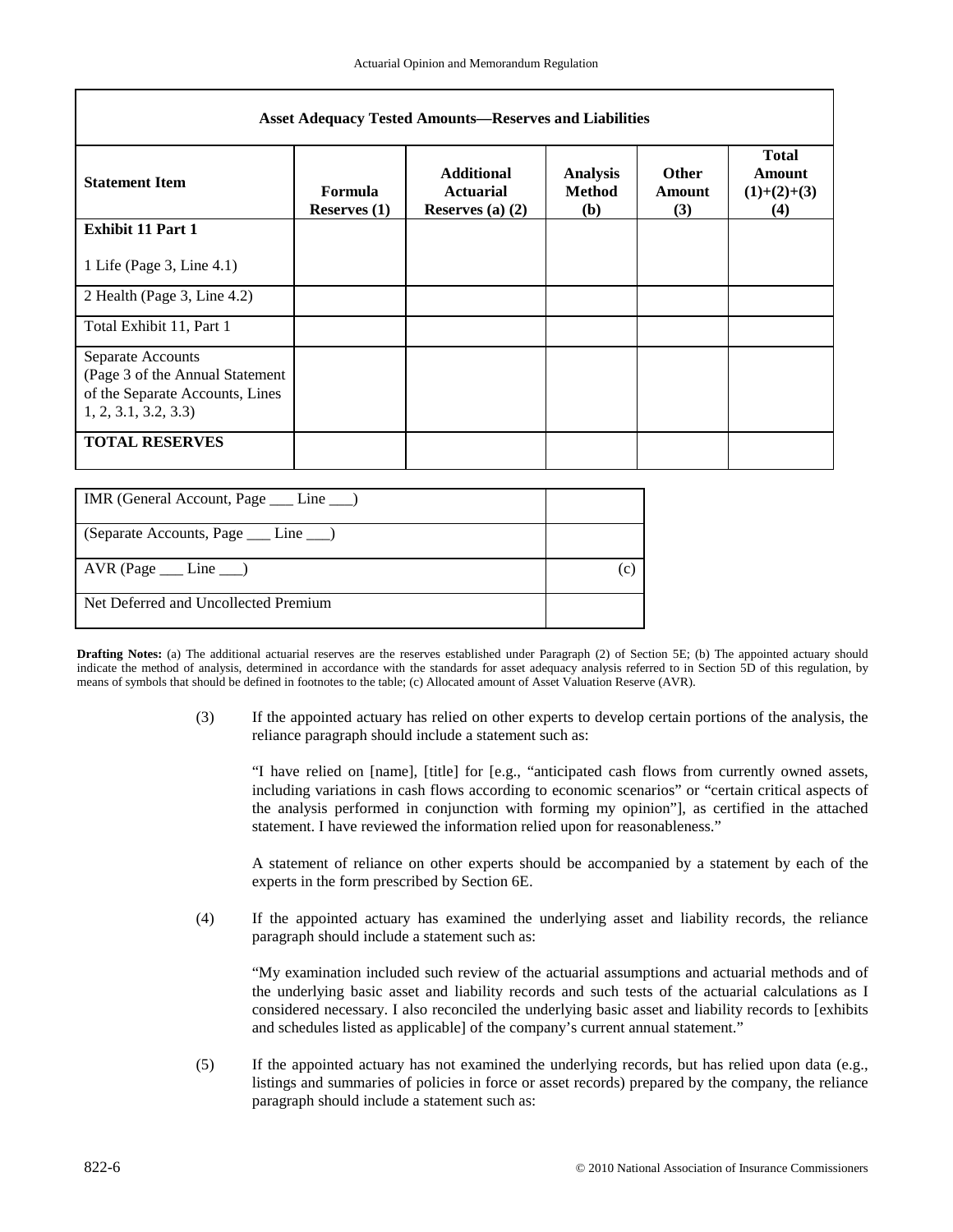"In forming my opinion on [specify types of reserves] I relied upon data prepared by [name and title of company officer certifying in force records or other data] as certified in the attached statements. I evaluated that data for reasonableness and consistency. I also reconciled that data to [exhibits and schedules to be listed as applicable] of the company's current annual statement. In other respects, my examination included review of the actuarial assumptions and actuarial methods used and tests of the calculations I considered necessary."

The section shall be accompanied by a statement by each person relied upon in the form prescribed by Subsection E.

(6) The opinion paragraph should include a statement such as:

"In my opinion the reserves and related actuarial values concerning the statement items identified above:

- (a) Are computed in accordance with presently accepted actuarial standards consistently applied and are fairly stated, in accordance with sound actuarial principles;
- (b) Are based on actuarial assumptions that produce reserves at least as great as those called for in any contract provision as to reserve basis and method, and are in accordance with all other contract provisions;
- (c) Meet the requirements of the Insurance Law and regulation of the state of [state of domicile]; and are at least as great as the minimum aggregate amounts required by the state in which this statement is filed;
- (d) Are computed on the basis of assumptions consistent with those used in computing the corresponding items in the annual statement of the preceding year-end (with any exceptions noted below); and
- (e) Include provision for all actuarial reserves and related statement items which ought to be established.

The reserves and related items, when considered in light of the assets held by the company with respect to such reserves and related actuarial items including, but not limited to, the investment earnings on the assets, and the considerations anticipated to be received and retained under the policies and contracts, make adequate provision, according to presently accepted actuarial standards of practice, for the anticipated cash flows required by the contractual obligations and related expenses of the company. (At the discretion of the commissioner, this language may be omitted for an opinion filed on behalf of a company doing business only in this state and in no other state.)

The actuarial methods, considerations and analyses used in forming my opinion conform to the appropriate Standards of Practice as promulgated by the Actuarial Standards Board, which standards form the basis of this statement of opinion.

This opinion is updated annually as required by statute. To the best of my knowledge, there have been no material changes from the applicable date of the annual statement to the date of the rendering of this opinion which should be considered in reviewing this opinion; or

The following material changes which occurred between the date of the statement for which this opinion is applicable and the date of this opinion should be considered in reviewing this opinion: (Describe the change or changes.)

**Drafting Note**: Choose one of the above two paragraphs, whichever is applicable.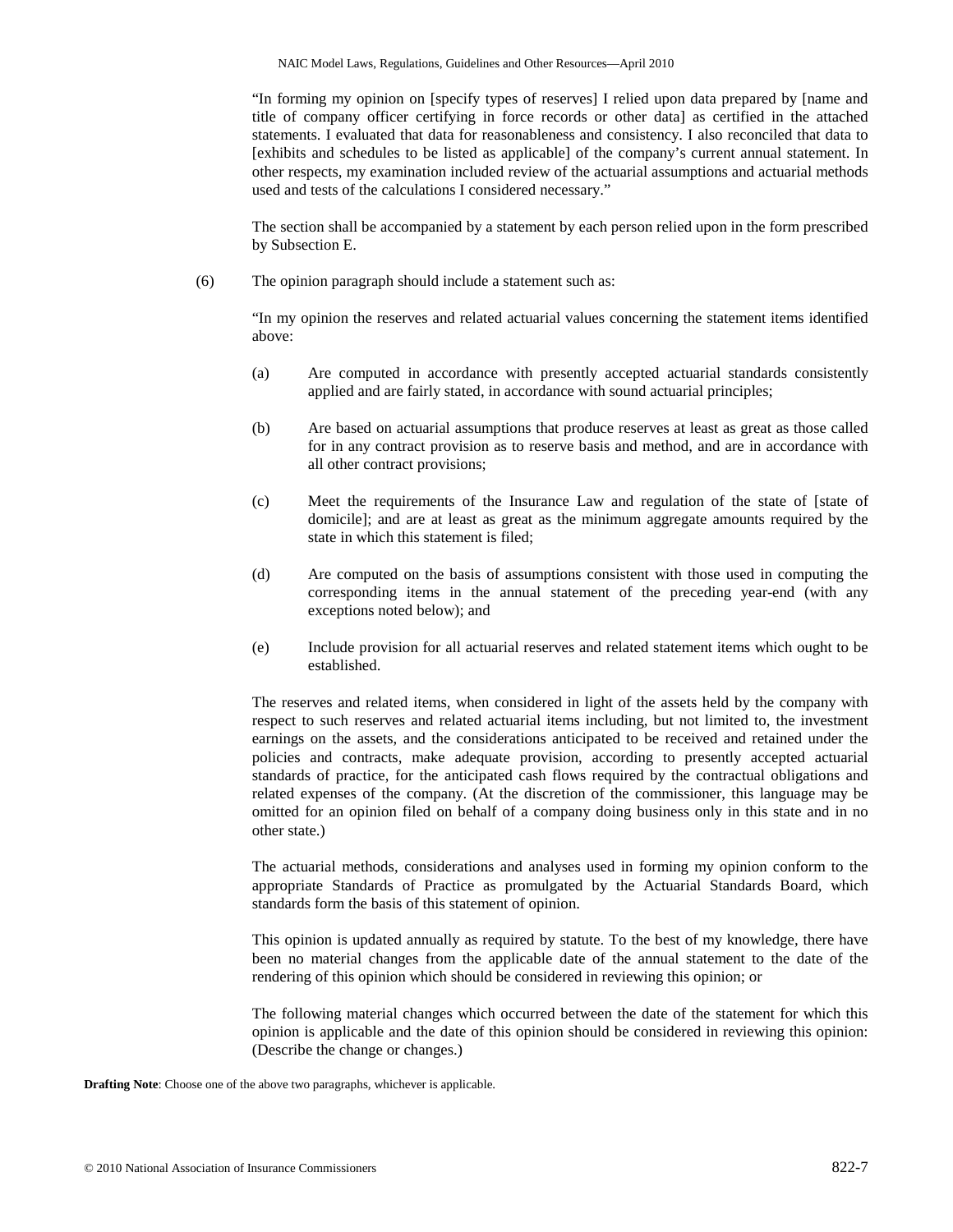The impact of unanticipated events subsequent to the date of this opinion is beyond the scope of this opinion. The analysis of asset adequacy portion of this opinion should be viewed recognizing that the company's future experience may not follow all the assumptions used in the analysis.

> \_\_\_\_\_\_\_\_\_\_\_\_\_\_\_\_\_\_\_\_\_\_\_\_\_\_\_\_\_\_\_\_\_\_\_\_\_\_\_\_ Signature of Appointed Actuary

\_\_\_\_\_\_\_\_\_\_\_\_\_\_\_\_\_\_\_\_\_\_\_\_\_\_\_\_\_\_\_\_\_\_\_\_\_\_\_ Address of Appointed Actuary

\_\_\_\_\_\_\_\_\_\_\_\_\_\_\_\_\_\_\_\_\_\_\_\_\_\_\_\_\_\_\_\_\_\_\_\_\_\_\_ Telephone Number of Appointed Actuary

\_\_\_\_\_\_\_\_\_\_\_\_\_\_\_\_\_\_\_\_\_\_\_\_\_\_\_\_\_\_\_\_\_\_\_\_\_\_\_ Date"

C. Assumptions for New Issues

The adoption for new issues or new claims or other new liabilities of an actuarial assumption that differs from a corresponding assumption used for prior new issues or new claims or other new liabilities is not a change in actuarial assumptions within the meaning of this Section 6.

D. Adverse Opinions

If the appointed actuary is unable to form an opinion, then he or she shall refuse to issue a statement of actuarial opinion. If the appointed actuary's opinion is adverse or qualified, then he or she shall issue an adverse or qualified actuarial opinion explicitly stating the reasons for the opinion. This statement should follow the scope paragraph and precede the opinion paragraph.

E. Reliance on Information Furnished by Other Persons

If the appointed actuary relies on the certification of others on matters concerning the accuracy or completeness of any data underlying the actuarial opinion, or the appropriateness of any other information used by the appointed actuary in forming the actuarial opinion, the actuarial opinion should so indicate the persons the actuary is relying upon and a precise identification of the items subject to reliance. In addition, the persons on whom the appointed actuary relies shall provide a certification that precisely identifies the items on which the person is providing information and a statement as to the accuracy, completeness or reasonableness, as applicable, of the items. This certification shall include the signature, title, company, address and telephone number of the person rendering the certification, as well as the date on which it is signed.

- F. Alternate Option
	- (1) The Standard Valuation Law gives the commissioner broad authority to accept the valuation of a foreign insurer when that valuation meets the requirements applicable to a company domiciled in this state in the aggregate. As an alternative to the requirements of Subsection  $B(6)(c)$ , the commissioner may make one or more of the following additional approaches available to the opining actuary: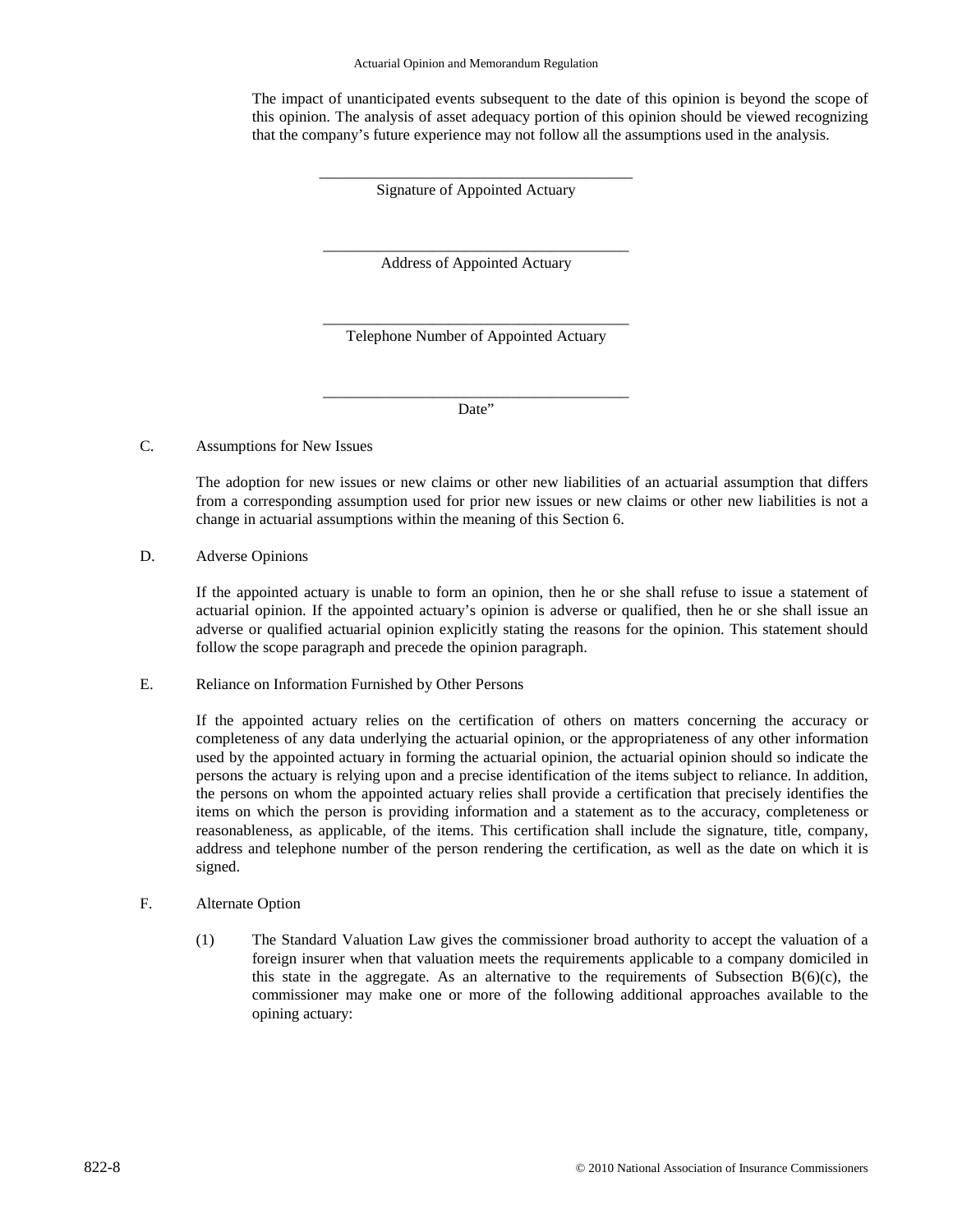NAIC Model Laws, Regulations, Guidelines and Other Resources—April 2010

- (a) A statement that the reserves "meet the requirements of the insurance laws and regulations of the State of [state of domicile] and the formal written standards and conditions of this state for filing an opinion based on the law of the state of domicile." If the commissioner chooses to allow this alternative, a formal written list of standards and conditions shall be made available. If a company chooses to use this alternative, the standards and conditions in effect on July 1 of a calendar year shall apply to statements for that calendar year, and they shall remain in effect until they are revised or revoked. If no list is available, this alternative is not available.
- (b) A statement that the reserves "meet the requirements of the insurance laws and regulations of the State of [state of domicile] and I have verified that the company's request to file an opinion based on the law of the state of domicile has been approved and that any conditions required by the commissioner for approval of that request have been met." If the commissioner chooses to allow this alternative, a formal written statement of such allowance shall be issued no later than March 31 of the year it is first effective. It shall remain valid until rescinded or modified by the commissioner. The rescission or modifications shall be issued no later than March 31 of the year they are first effective. Subsequent to that statement being issued, if a company chooses to use this alternative, the company shall file a request to do so, along with justification for its use, no later than April 30 of the year of the opinion to be filed. The request shall be deemed approved on October 1 of that year if the commissioner has not denied the request by that date.
- (c) A statement that the reserves "meet the requirements of the insurance laws and regulations of the State of [state of domicile] and I have submitted the required comparison as specified by this state."
	- (i) If the commissioner chooses to allow this alternative, a formal written list of products (to be added to the table in Item (ii) below) for which the required comparison shall be provided will be published. If a company chooses to use this alternative, the list in effect on July 1 of a calendar year shall apply to statements for that calendar year, and it shall remain in effect until it is revised or revoked. If no list is available, this alternative is not available.
	- (ii) If a company desires to use this alternative, the appointed actuary shall provide a comparison of the gross nationwide reserves held to the gross nationwide reserves that would be held under NAIC codification standards. Gross nationwide reserves are the total reserves calculated for the total company in force business directly sold and assumed, indifferent to the state in which the risk resides, without reduction for reinsurance ceded. The information provided shall be at least:

| Product Type | (2)<br>Death Benefit or<br><b>Account Value</b> | Reserves Held | (4)<br>Codification<br>Reserves | (5)<br>Codification<br>Standard |
|--------------|-------------------------------------------------|---------------|---------------------------------|---------------------------------|
|              |                                                 |               |                                 |                                 |
|              |                                                 |               |                                 |                                 |

- (iii) The information listed shall include all products identified by either the state of filing or any other states subscribing to this alternative.
- (iv) If there is no codification standard for the type of product or risk in force or if the codification standard does not directly address the type of product or risk in force, the appointed actuary shall provide detailed disclosure of the specific method and assumptions used in determining the reserves held.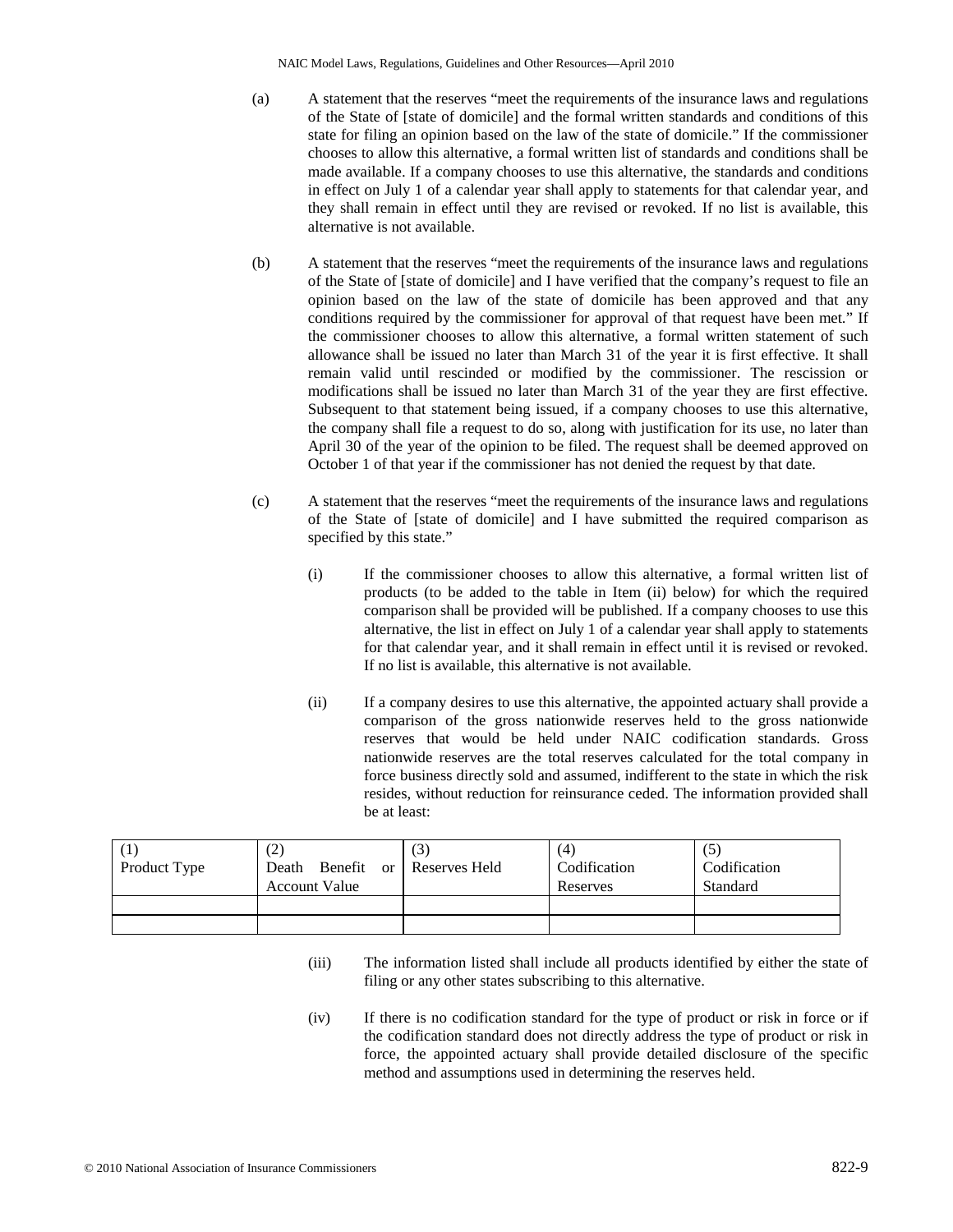- (v) The comparison provided by the company is to be kept confidential to the same extent and under the same conditions as the actuarial memorandum.
- (2) Notwithstanding the above, the commissioner may reject an opinion based on the laws and regulations of the state of domicile and require an opinion based on the laws of this state. If a company is unable to provide the opinion within sixty (60) days of the request or such other period of time determined by the commissioner after consultation with the company, the commissioner may contract an independent actuary at the company's expense to prepare and file the opinion.

## **Section 7. Description of Actuarial Memorandum Including an Asset Adequacy Analysis and Regulatory Asset Adequacy Issues Summary**

- A. General
	- (1) In accordance with [insert state equivalent of Section 3 of the Standard Valuation Law], the appointed actuary shall prepare a memorandum to the company describing the analysis done in support of his or her opinion regarding the reserves. The memorandum shall be made available for examination by the commissioner upon his or her request but shall be returned to the company after such examination and shall not be considered a record of the insurance department or subject to automatic filing with the commissioner.
	- (2) In preparing the memorandum, the appointed actuary may rely on, and include as a part of his or her own memorandum, memoranda prepared and signed by other actuaries who are qualified within the meaning of Section 5B of this regulation, with respect to the areas covered in such memoranda, and so state in their memoranda.
	- (3) If the commissioner requests a memorandum and no such memorandum exists or if the commissioner finds that the analysis described in the memorandum fails to meet the standards of the Actuarial Standards Board or the standards and requirements of this regulation, the commissioner may designate a qualified actuary to review the opinion and prepare such supporting memorandum as is required for review. The reasonable and necessary expense of the independent review shall be paid by the company but shall be directed and controlled by the commissioner.
	- (4) The reviewing actuary shall have the same status as an examiner for purposes of obtaining data from the company and the work papers and documentation of the reviewing actuary shall be retained by the commissioner; provided, however, that any information provided by the company to the reviewing actuary and included in the work papers shall be considered as material provided by the company to the commissioner and shall be kept confidential to the same extent as is prescribed by law with respect to other material provided by the company to the commissioner pursuant to the statute governing this regulation. The reviewing actuary shall not be an employee of a consulting firm involved with the preparation of any prior memorandum or opinion for the insurer pursuant to this regulation for any one of the current year or the preceding three (3) years.
	- (5) In accordance with [insert reference to state equivalent to Section 3 of the Standard Valuation Law], the appointed actuary shall prepare a regulatory asset adequacy issues summary, the contents of which are specified in Subsection C. The regulatory asset adequacy issues summary will be submitted no later than March 15 of the year following the year for which a statement of actuarial opinion based on asset adequacy is required. The regulatory asset adequacy issues summary is to be kept confidential to the same extent and under the same conditions as the actuarial memorandum.
- B. Details of the Memorandum Section Documenting Asset Adequacy Analysis

When an actuarial opinion is provided, the memorandum shall demonstrate that the analysis has been done in accordance with the standards for asset adequacy referred to in Section 5D of this regulation and any additional standards under this regulation. It shall specify: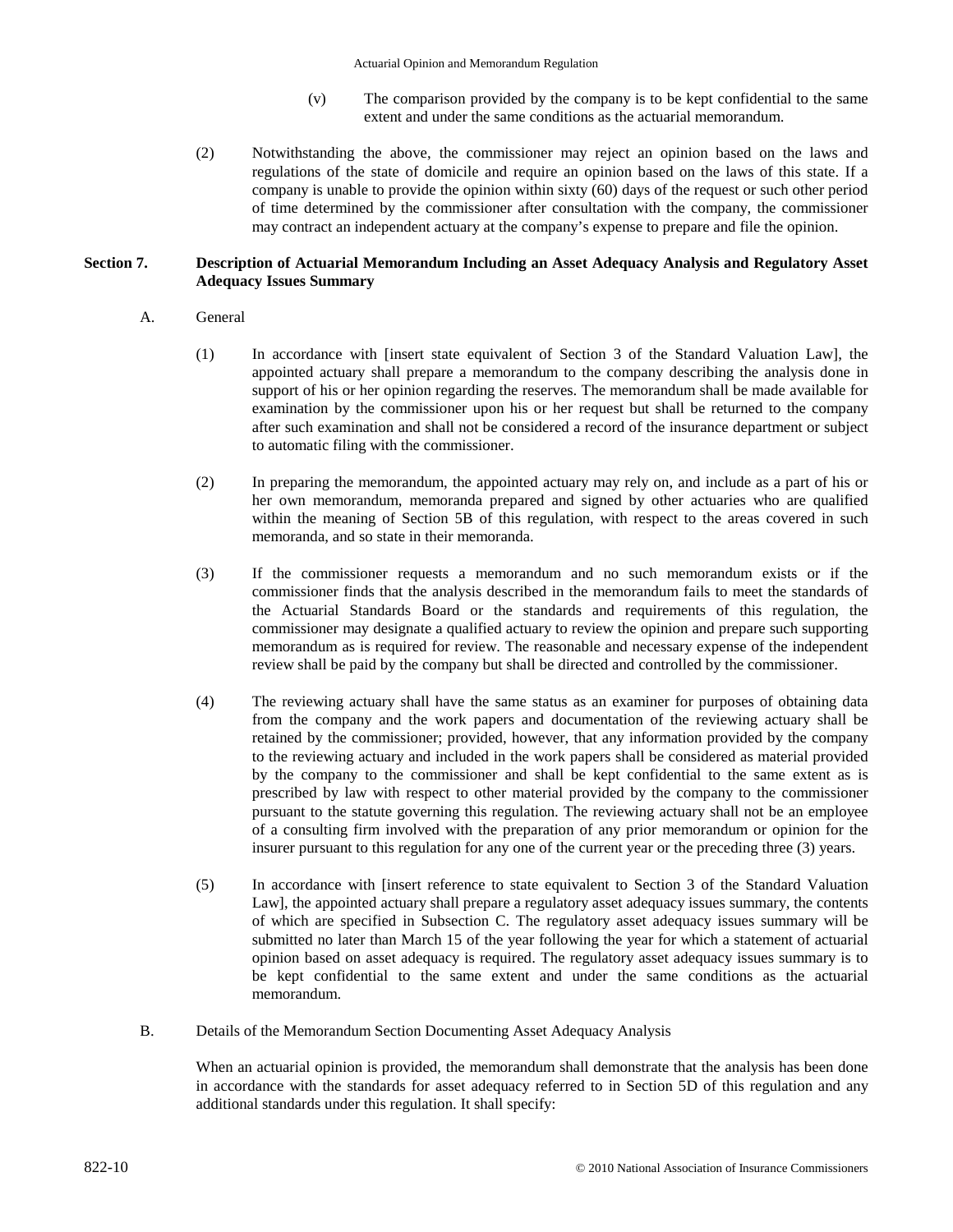- (1) For reserves:
	- (a) Product descriptions including market description, underwriting and other aspects of a risk profile and the specific risks the appointed actuary deems significant;
	- (b) Source of liability in force;
	- (c) Reserve method and basis;
	- (d) Investment reserves;
	- (e) Reinsurance arrangements;
	- (f) Identification of any explicit or implied guarantees made by the general account in support of benefits provided through a separate account or under a separate account policy or contract and the methods used by the appointed actuary to provide for the guarantees in the asset adequacy analysis;
	- (g) Documentation of assumptions to test reserves for the following:
		- (i) Lapse rates (both base and excess);
		- (ii) Interest crediting rate strategy;
		- (iii) Mortality;
		- (iv) Policyholder dividend strategy;
		- (v) Competitor or market interest rate;
		- (vi) Annuitization rates;
		- (vii) Commissions and expenses; and
		- (viii) Morbidity.

The documentation of the assumptions shall be such that an actuary reviewing the actuarial memorandum could form a conclusion as to the reasonableness of the assumptions.

- (2) For assets:
	- (a) Portfolio descriptions, including a risk profile disclosing the quality, distribution and types of assets;
	- (b) Investment and disinvestment assumptions;
	- (c) Source of asset data;
	- (d) Asset valuation bases; and
	- (e) Documentation of assumptions made for:
		- (i) Default costs;
		- (ii) Bond call function;
		- (iii) Mortgage prepayment function;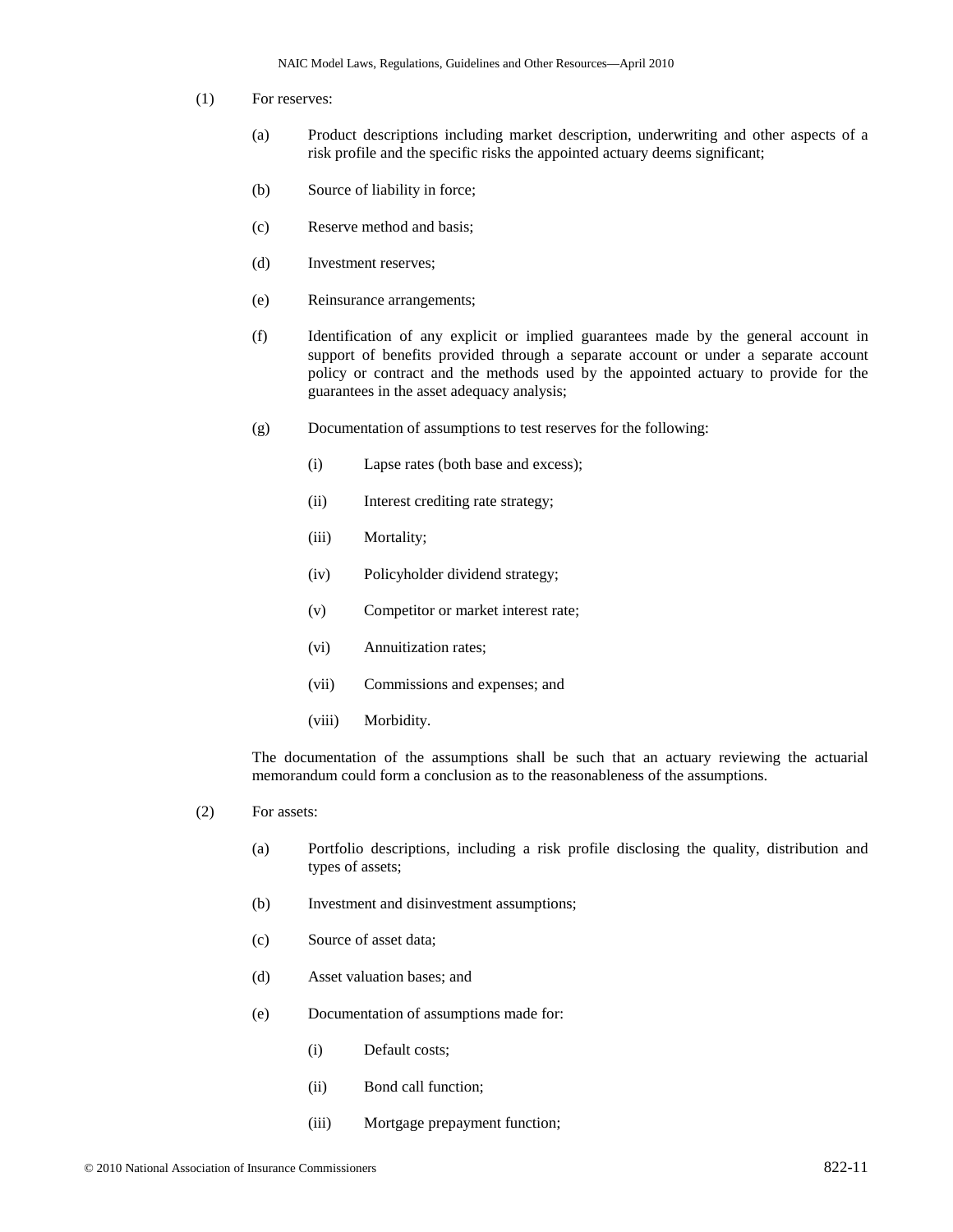Actuarial Opinion and Memorandum Regulation

- (iv) Determining market value for assets sold due to disinvestment strategy; and
- (v) Determining yield on assets acquired through the investment strategy.

The documentation of the assumptions shall be such that an actuary reviewing the actuarial memorandum could form a conclusion as to the reasonableness of the assumptions.

- (3) For the analysis basis:
	- (a) Methodology;
	- (b) Rationale for inclusion or exclusion of different blocks of business and how pertinent risks were analyzed;
	- (c) Rationale for degree of rigor in analyzing different blocks of business (include in the rationale the level of "materiality" that was used in determining how rigorously to analyze different blocks of business);
	- (d) Criteria for determining asset adequacy (include in the criteria the precise basis for determining if assets are adequate to cover reserves under "moderately adverse conditions" or other conditions as specified in relevant actuarial standards of practice); and
	- (e) Whether the impact of federal income taxes was considered and the method of treating reinsurance in the asset adequacy analysis;
- (4) Summary of material changes in methods, procedures, or assumptions from prior year's asset adequacy analysis;
- (5) Summary of results; and
- (6) Conclusions
- C. Details of the Regulatory Asset Adequacy Issues Summary
	- (1) The regulatory asset adequacy issues summary shall include:
		- (a) Descriptions of the scenarios tested (including whether those scenarios are stochastic or deterministic) and the sensitivity testing done relative to those scenarios. If negative ending surplus results under certain tests in the aggregate, the actuary should describe those tests and the amount of additional reserve as of the valuation date which, if held, would eliminate the negative aggregate surplus values. Ending surplus values shall be determined by either extending the projection period until the in force and associated assets and liabilities at the end of the projection period are immaterial or by adjusting the surplus amount at the end of the projection period by an amount that appropriately estimates the value that can reasonably be expected to arise from the assets and liabilities remaining in force.
		- (b) The extent to which the appointed actuary uses assumptions in the asset adequacy analysis that are materially different than the assumptions used in the previous asset adequacy analysis;
		- (c) The amount of reserves and the identity of the product lines that had been subjected to asset adequacy analysis in the prior opinion but were not subject to analysis for the current opinion;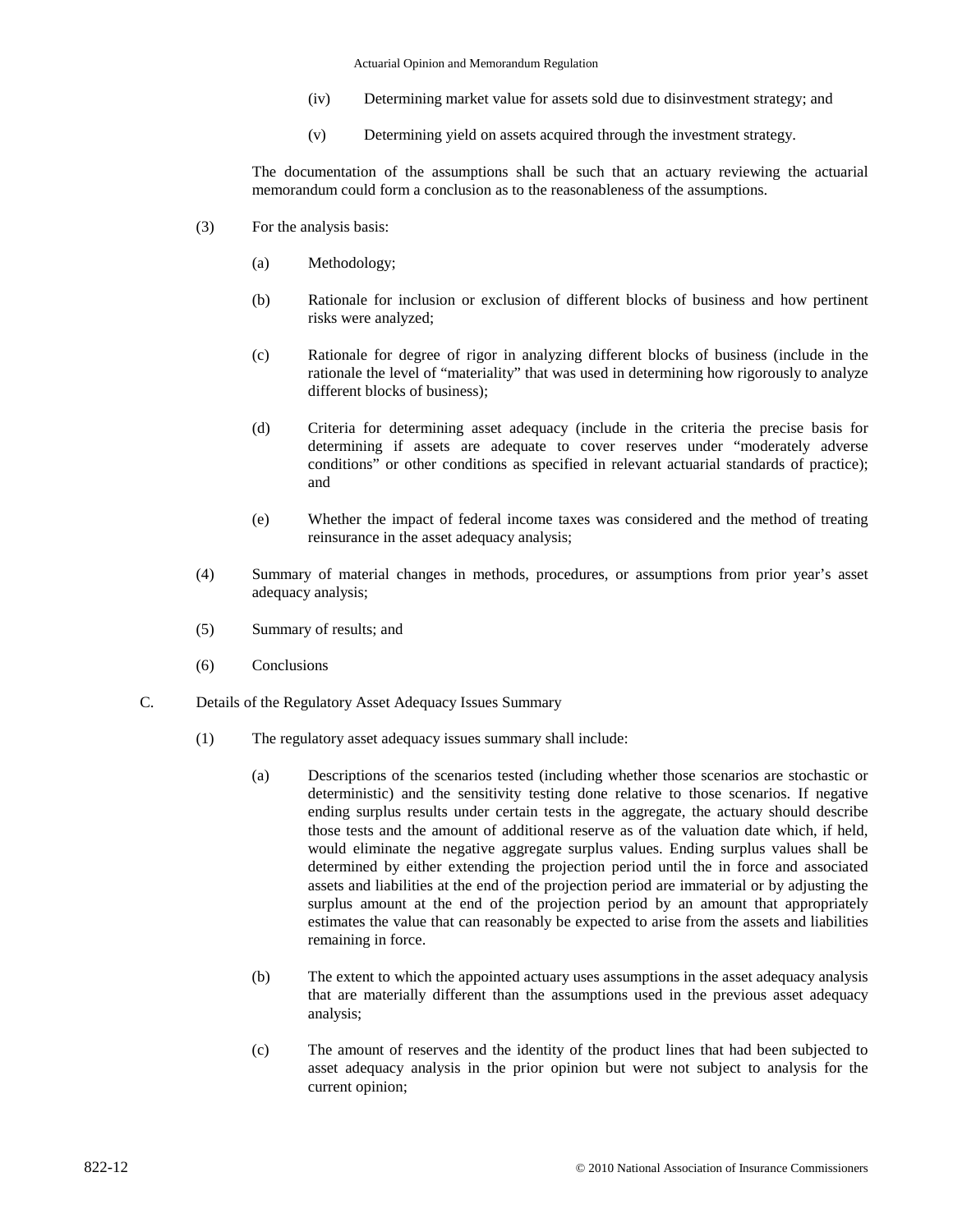NAIC Model Laws, Regulations, Guidelines and Other Resources—April 2010

- (d) Comments on any interim results that may be of significant concern to the appointed actuary. For example, the impact of the insufficiency of assets to support the payment of benefits and expenses and the establishment of statutory reserves during one or more interim periods;
- (e) The methods used by the actuary to recognize the impact of reinsurance on the company's cash flows, including both assets and liabilities, under each of the scenarios tested; and
- (f) Whether the actuary has been satisfied that all options whether explicit or embedded, in any asset or liability (including but not limited to those affecting cash flows embedded in fixed income securities) and equity-like features in any investments have been appropriately considered in the asset adequacy analysis.
- (2) The regulatory asset adequacy issues summary shall contain the name of the company for which the regulatory asset adequacy issues summary is being supplied and shall be signed and dated by the appointed actuary rendering the actuarial opinion.
- D. Conformity to Standards of Practice. The memorandum shall include a statement:

"Actuarial methods, considerations and analysis used in the preparation of this memorandum conform to the appropriate Standards of Practice as promulgated by the Actuarial Standards Board, which standards form the basis for this memorandum."

E. Use of Assets Supporting the Interest Maintenance Reserve and the Asset Valuation Reserve

An appropriate allocation of assets in the amount of the interest maintenance reserve (IMR), whether positive or negative, shall be used in any asset adequacy analysis. Analysis of risks regarding asset default may include an appropriate allocation of assets supporting the asset valuation reserve (AVR); these AVR assets may not be applied for any other risks with respect to reserve adequacy. Analysis of these and other risks may include assets supporting other mandatory or voluntary reserves available to the extent not used for risk analysis and reserve support.

The amount of the assets used for the AVR shall be disclosed in the table of reserves and liabilities of the opinion and in the memorandum. The method used for selecting particular assets or allocated portions of assets shall be disclosed in the memorandum.

**Drafting Note:** It has been suggested by some that, if the required interest rate scenarious are removed, they should be restored in five years if the commissioner is not satisfied with the scenarios upon which the asset adequacy opinion is based.

\_\_\_\_\_\_\_\_\_\_\_\_\_\_\_\_\_\_\_\_\_\_\_\_\_\_\_\_\_

F. Documentation. The appointed actuary shall retain on file, for at least seven (7) years, sufficient documentation so that it will be possible to determine the procedures followed, the analyses performed, the bases for assumptions and the results obtained.

*Chronological Summary of Action (all references are to the Proceedings of the NAIC).*

*<sup>1991</sup> Proc. II 25, 57, 685, 1202-1215 (adopted).*

*<sup>1992</sup> Proc. I 86, 94, 97, 861, 1391-1392 (adopted technical amendments).*

*<sup>1993</sup> Proc. I 8, 136, 801, 1400-1414, 1457 (amended and reprinted).*

*<sup>2001</sup> Proc. 1st Quarter 918, 999-1015 (amendments adopted later are printed here).*

*<sup>2001</sup> Proc. 2nd Quarter 11, 14, 80, 112 (amended).*

*<sup>2009</sup> Proc. 3rd Quarter, Vol. I, 95, 114-118, 177-202 (amended).*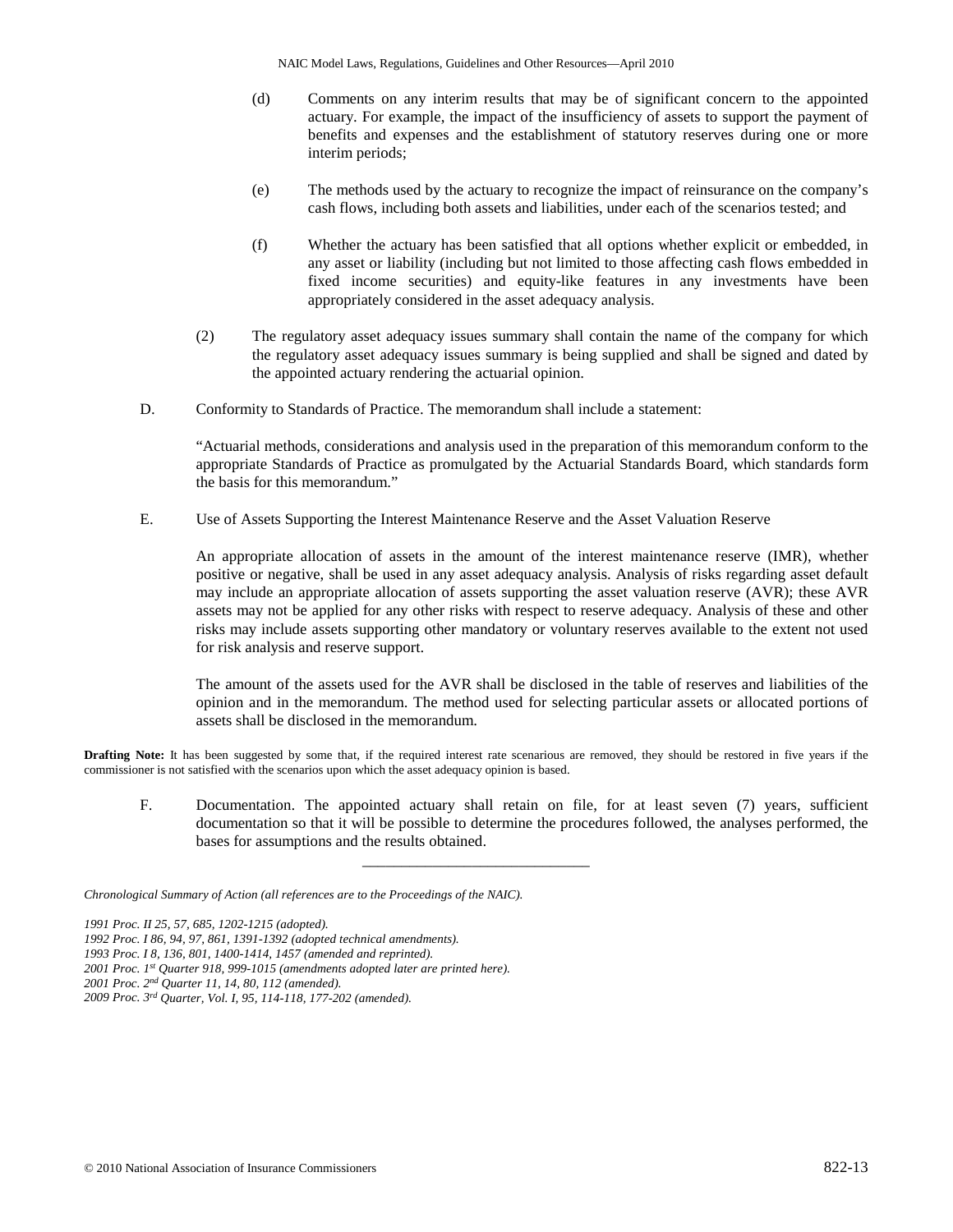Actuarial Opinion and Memorandum Regulation

This page is intentionally left blank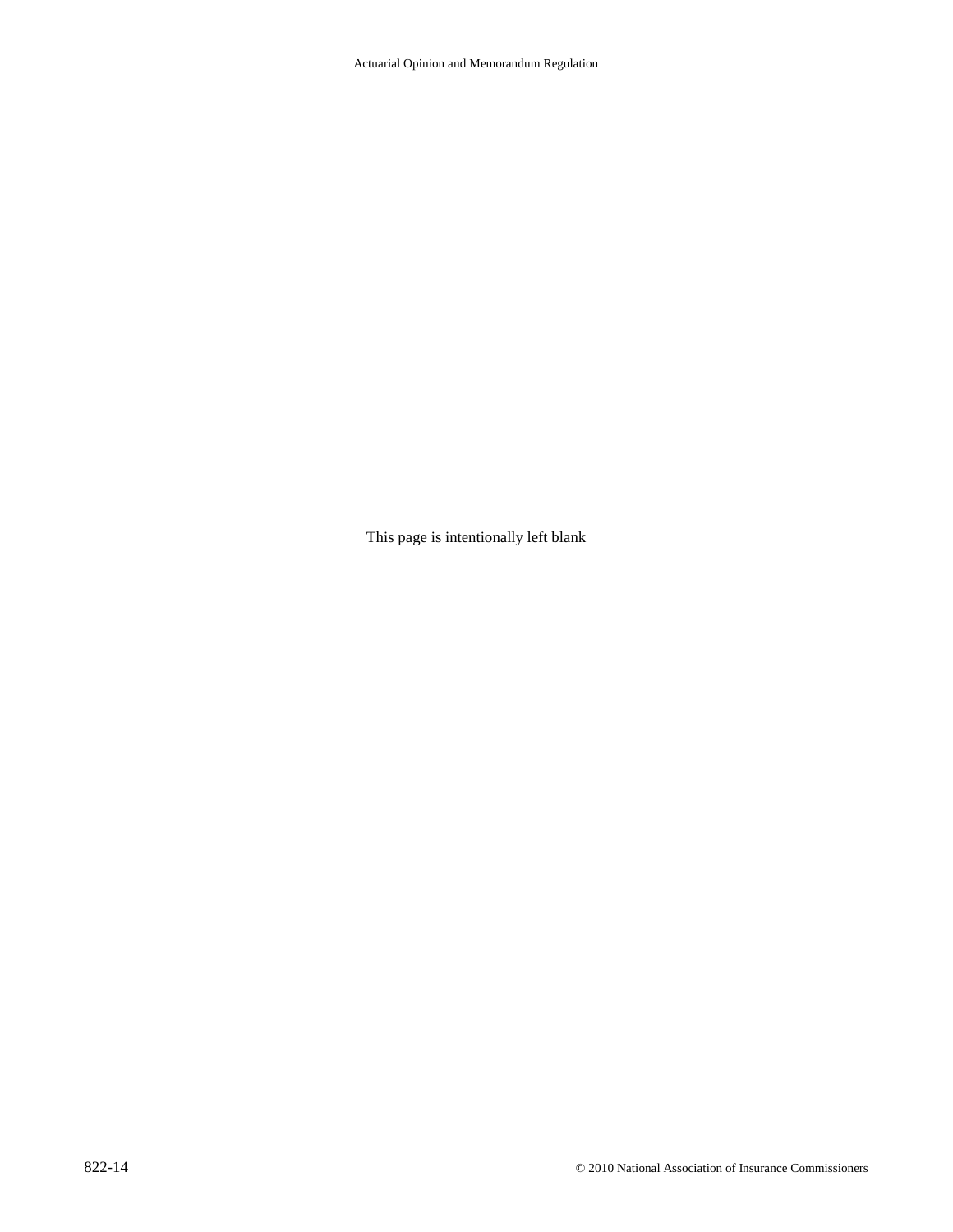**This chart is intended to provide readers with additional information to more easily access state statutes, regulations, bulletins or administrative rulings related to the NAIC model. Such guidance provides readers with a starting point from which they may review how each state has addressed the model and the topic being covered. The NAIC Legal Division has reviewed each state's activity in this area and has determined whether the citation most appropriately fits in the Model Adoption column or Related State Activity column based on the definitions listed below. The NAIC's interpretation may or may not be shared by the individual states or by interested readers.** 

**This chart does not constitute a formal legal opinion by the NAIC staff on the provisions of state law and should not be relied upon as such. Nor does this state page reflect a determination as to whether a state meets any applicable accreditation standards. Every effort has been made to provide correct and accurate summaries to assist readers in locating useful information. Readers should consult state law for further details and for the most current information**.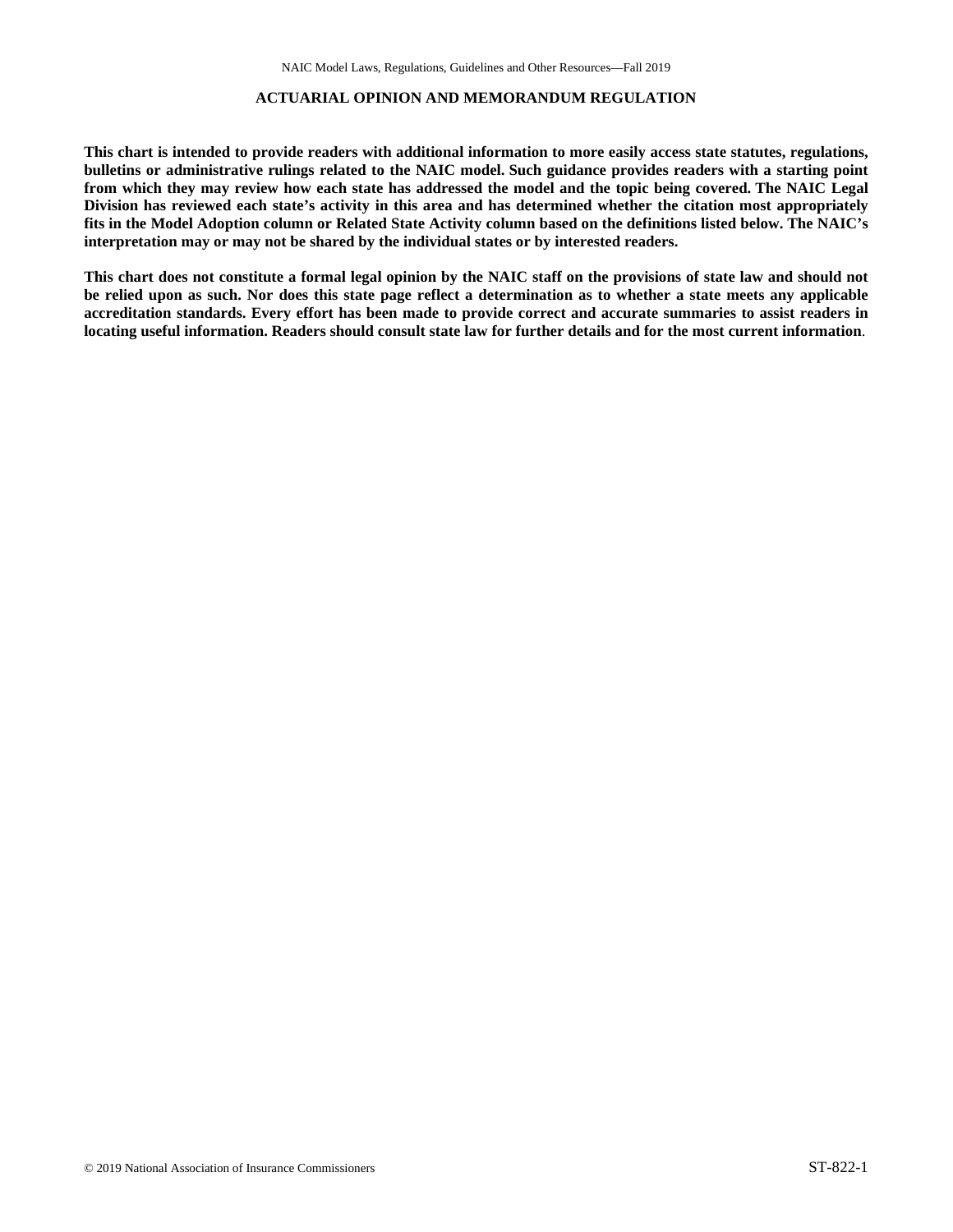This page is intentionally left blank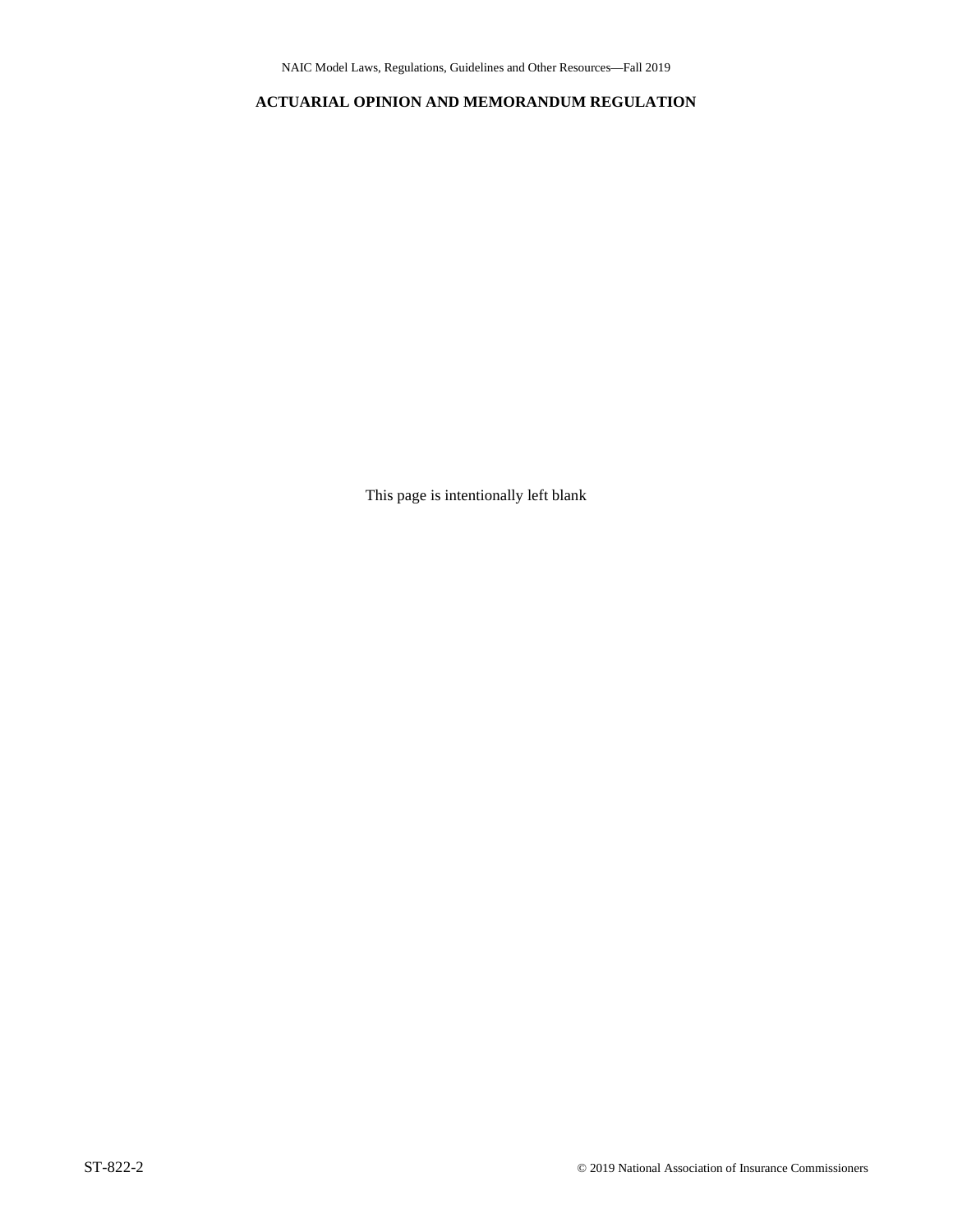## **KEY:**

**MODEL ADOPTION**: States that have citations identified in this column adopted the most recent version of the NAIC model in a **substantially similar manner**. This requires states to adopt the model in its entirety but does allow for variations in style and format. States that have adopted portions of the current NAIC model will be included in this column with an explanatory note.

**RELATED STATE ACTIVITY**: Examples of Related State Activity include but are not limited to: older versions of the NAIC model, statutes or regulations addressing the same subject matter, or other administrative guidance such as bulletins and notices. States that have citations identified in this column **only** (and nothing listed in the Model Adoption column) have **not** adopted the most recent version of the NAIC model in a **substantially similar manner.**

**NO CURRENT ACTIVITY:** No state activity on the topic as of the date of the most recent update. This includes states that have repealed legislation as well as states that have never adopted legislation.

| <b>NAIC MEMBER</b> | <b>MODEL ADOPTION</b>                                                                                                                                                                                                        | <b>RELATED STATE ACTIVITY</b>                                                                            |
|--------------------|------------------------------------------------------------------------------------------------------------------------------------------------------------------------------------------------------------------------------|----------------------------------------------------------------------------------------------------------|
| Alabama            | ALA. ADMIN. CODE r. 482-1-112 (1996/2016).                                                                                                                                                                                   |                                                                                                          |
| Alaska             | ALASKA ADMIN. CODE tit. 3, §§ 21.800 to<br>21.845 (1996/2011) (portions of model; does<br>not include 2009 amendment).                                                                                                       | BULLETIN 94-11 (1994); BULLETIN 96-12<br>(1996).                                                         |
| American Samoa     | NO CURRENT ACTIVITY                                                                                                                                                                                                          |                                                                                                          |
| Arizona            | ARIZ. REV. STAT. ANN. §§ 20-696 to<br>20-696.04 (1996/2013) (does not include 2009<br>amendment).                                                                                                                            |                                                                                                          |
| Arkansas           | ARK. ADMIN. CODE §§ 054.00.64-I1 to<br>054.00.64-13 (1995/2008) (does not include<br>2009 amendment); ARK. ADMIN. CODE<br>§§ 054.00.64A-1 to 054.0064A-10 (2008)<br>(portions of model; does not include 2009<br>amendment). |                                                                                                          |
| California         | CAL. CODE REGS. tit. 10, §§ 2580.1 to 2580.9<br>(1995/2005) (does not include 2009<br>amendment).                                                                                                                            |                                                                                                          |
| Colorado           | 3 COLO. CODE REGS § 702-3:3-1-8<br>(1992/2017).                                                                                                                                                                              | 3 COLO. CODE REGS. 702-1:1-1-1 (2012).                                                                   |
| Connecticut        | CONN. AGENCIES REGS. §§ 38a-78-1 to<br>38a-78-9 (1993/2008) (does not include 2009<br>amendment).                                                                                                                            | CONN. AGENCIES REGS. §§ 38a-53-1 to<br>38a-53-2 (1993/2010); §§ 38A-459-17 to<br>38A-459-20 (2002/2017). |
| Delaware           | 18 DEL. ADMIN. CODE §§ 305-1.0 to 305-8.0<br>(1994/2009) (does not include 2009<br>amendment).                                                                                                                               |                                                                                                          |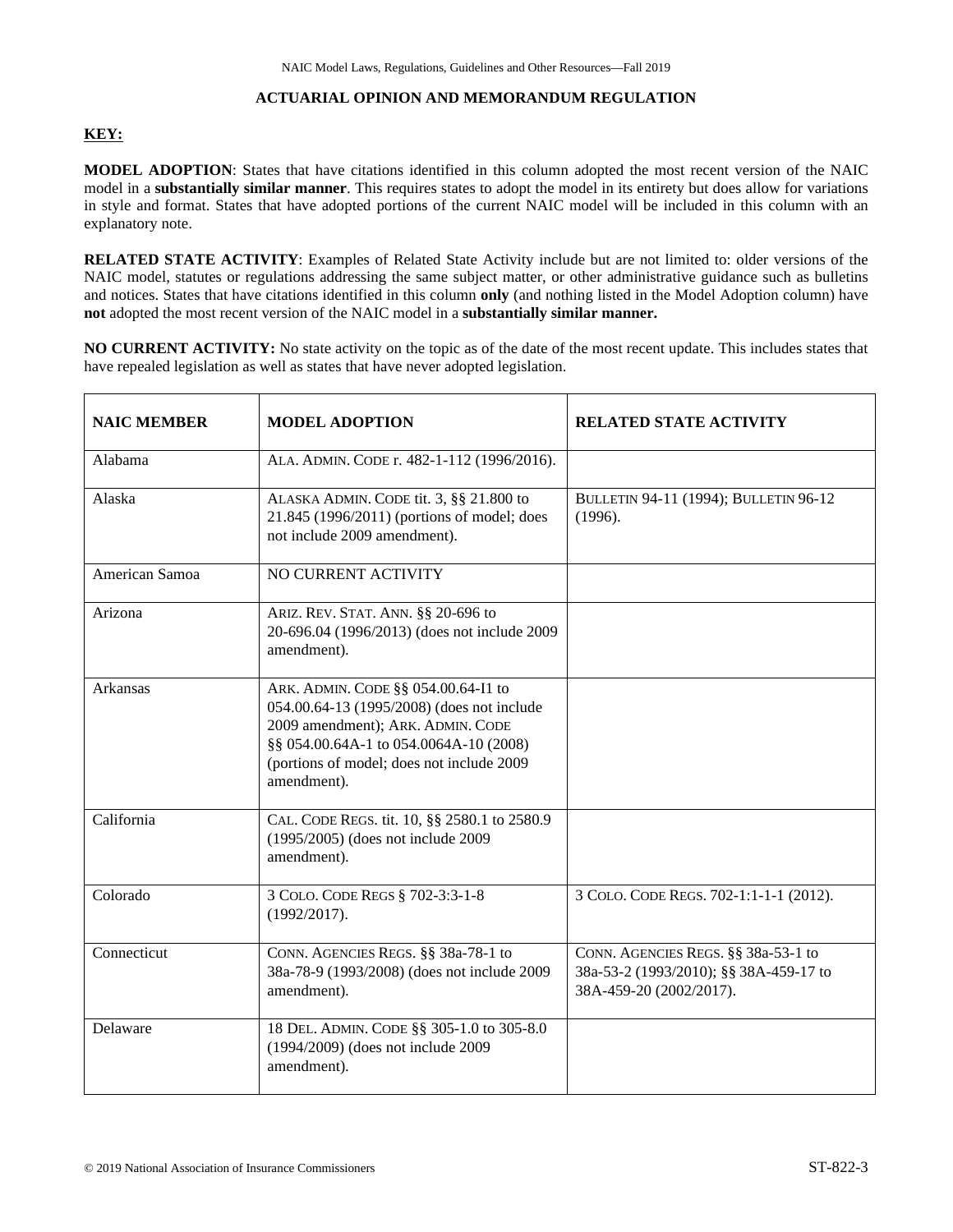| <b>NAIC MEMBER</b>   | <b>MODEL ADOPTION</b>                                                                                                      | <b>RELATED STATE ACTIVITY</b>                                                                                                                                      |
|----------------------|----------------------------------------------------------------------------------------------------------------------------|--------------------------------------------------------------------------------------------------------------------------------------------------------------------|
| District of Columbia | D.C. MUN. REGS. tit. 26, §§ 2900 to 2999<br>(1997/2005) (does not include 2009<br>amendment).                              |                                                                                                                                                                    |
| Florida              | FLA. ADMIN. CODE ANN. r. 690-138.040 to<br>690-138.047 (1993/2017).                                                        | FLA. ADMIN. CODE ANN. r. 69O-149.006<br>(1985/2019).                                                                                                               |
| Georgia              | GA. COMP. R. & REGS. 120-2-74-.01 to<br>120-2-74-.09 (1997/2011).                                                          |                                                                                                                                                                    |
| Guam                 | NO CURRENT ACTIVITY                                                                                                        |                                                                                                                                                                    |
| Hawaii               | HAW. CODE R. §§ 16-169-1 to 16-169-13<br>(1997/2012) (does not include 2009<br>amendment).                                 |                                                                                                                                                                    |
| Idaho                | IDAHO ADMIN. CODE 18.01.77.000 to<br>18.01.77.024 (1997/2009).                                                             |                                                                                                                                                                    |
| Illinois             |                                                                                                                            | 215 ILL. COMP. STAT. ANN. § 5/223<br>$(1937/2016)$ (establishes valuation manual as<br>source for standards); BULLETIN 2013-20<br>(2013); BULLETIN 2014-12 (2014). |
| Indiana              | 760 IND. ADMIN. CODE 1-57 (1997/2015)<br>(does not include 2009 amendment).                                                |                                                                                                                                                                    |
| Iowa                 | IOWA ADMIN. CODE r. 191-5.34 (1996/2010).                                                                                  |                                                                                                                                                                    |
| Kansas               | KAN. ADMIN. REGS. § 40-1-44 (1997/2005)<br>(adopts model by reference to dept. policy).                                    |                                                                                                                                                                    |
| Kentucky             | 806 KY. ADMIN. REGS. § 6:100 (1998/2009)<br>(does not include 2009 amendment).                                             |                                                                                                                                                                    |
| Louisiana            | LA. ADMIN. CODE tit.37, §§ XIII.2101 to<br>XIII.2117 (Regulation No. 47) (2005/2011)<br>(does not include 2009 amendment). |                                                                                                                                                                    |
| Maine                | 02-031 ME. CODE R. § 780 (1995/2006) (does<br>not include 2009 amendment).                                                 | ME. REV. STAT. ANN. tit. 24A, § 952A<br>(2003/2013).                                                                                                               |
| Maryland             | MD. CODE REGS. 31.05.01.01 to 31.05.01.10<br>(1994/2012).                                                                  | MD. CODE REGS. 31.04.21.01 to 31.04.21.03<br>(2011).                                                                                                               |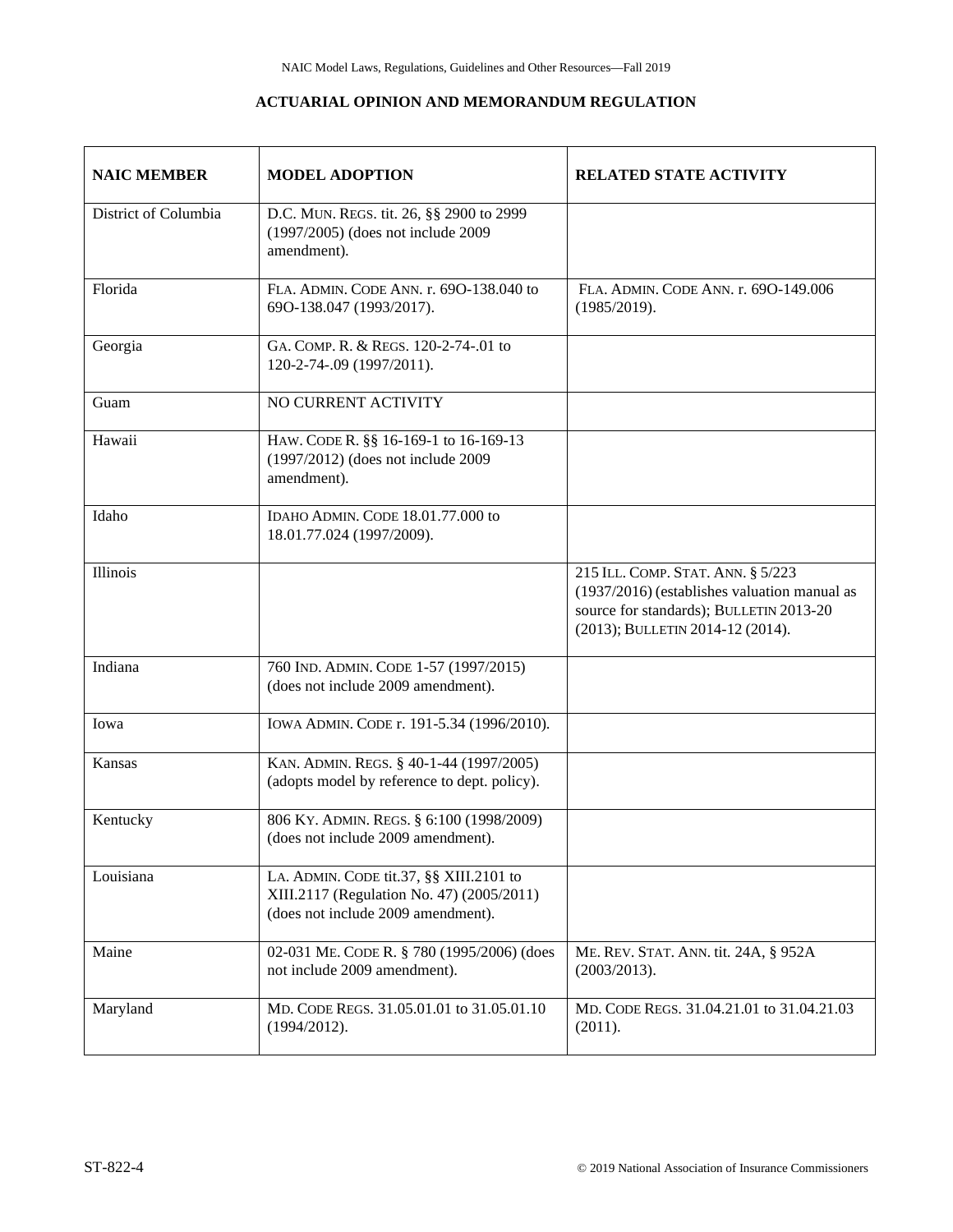| <b>NAIC MEMBER</b> | <b>MODEL ADOPTION</b>                                                                                                       | <b>RELATED STATE ACTIVITY</b>                                          |
|--------------------|-----------------------------------------------------------------------------------------------------------------------------|------------------------------------------------------------------------|
| Massachusetts      | 211 MASS. CODE REGS. 132.01 to 132.08<br>(1997/2010).                                                                       |                                                                        |
| Michigan           | MICH. ADMIN. CODE r. 500.991 to 500.997<br>(2006) (does not include 2009 amendment).                                        |                                                                        |
| Minnesota          | MINN. R. 2711.0200 to 2711.0240 (2013).                                                                                     |                                                                        |
| Mississippi        | 19 MISS. ADMIN. CODE PT. 2, §§ 17.01 to<br>17.10 (2008-3) (2012) (does not include 2009<br>amendment).                      |                                                                        |
| Missouri           | MO. CODE REGS. ANN. tit. 20, §§ 200-1.115 to<br>200-1.116 (1992/2009) (does not include 2009<br>amendment).                 | MO. CODE REGS. ANN. tit. 20, §§ 200-1.110 to<br>200-1.115 (1974/2019). |
| Montana            | MONT. ADMIN. R. 6.6.6501 to 6.6.6509<br>(1996/2017).                                                                        |                                                                        |
| Nebraska           | 210 NEB. ADMIN. CODE § 69 (1995/2010).                                                                                      |                                                                        |
| Nevada             | NEV. ADMIN. CODE §§ 681B.100 to 681B.245<br>$(1996/2013)$ (portions of model).                                              |                                                                        |
| New Hampshire      | N.H. CODE ADMIN. R. ANN. INS. §§ 2401.01<br>to 2401.07 (2005/2019).                                                         |                                                                        |
| New Jersey         | N.J. ADMIN. CODE §§ 11:1-21A.1 to<br>11:1-21A.6 (1995/2012) (portions of model).                                            | BULLETIN 2009-27 (2009); BULLETIN 2010-20<br>(2010).                   |
| New Mexico         | N.M. CODE R. §§ 13.2.6.1 to 13.2.6.11<br>(1997/2003) (does not include 2009<br>amendment).                                  |                                                                        |
| New York           | N.Y. COMP. CODES R. & REGS. tit. 11, §§ 95.1<br>to 95.12 (Regulation 126) (1994/2014) (does<br>not include 2009 amendment). | Circular Letter 2005-22 (2009);<br>MEMORANDUM 11-18-2010 (2010).       |
| North Carolina     | 11 N.C. ADMIN. CODE §§ 11F.0301 to<br>11F.0307 (1994/2015).                                                                 |                                                                        |
| North Dakota       | N.D. ADMIN. CODE §§ 45-03-19-01 to<br>45-03-19-07 (1995/2004) (does not include<br>2009 amendment).                         |                                                                        |
| Northern Marianas  | NO CURRENT ACTIVITY                                                                                                         |                                                                        |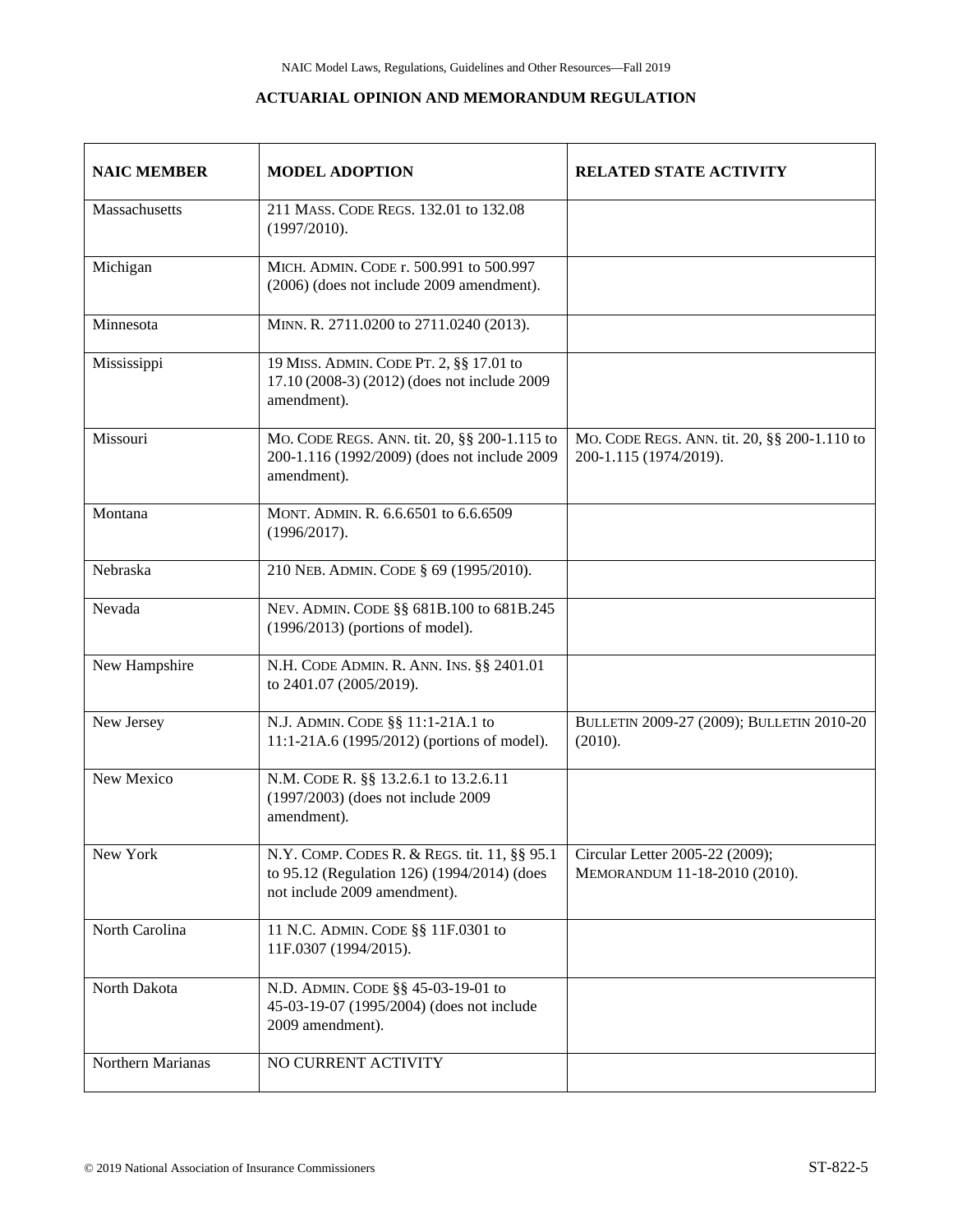| <b>NAIC MEMBER</b> | <b>MODEL ADOPTION</b>                                                                                      | <b>RELATED STATE ACTIVITY</b>                                       |
|--------------------|------------------------------------------------------------------------------------------------------------|---------------------------------------------------------------------|
| Ohio               |                                                                                                            | OHIO REV. CODE ANN. § 3903.726 (2014)<br>(adopts valuation manual). |
| Oklahoma           | OKLA. ADMIN. CODE §§ 365:10-5-170 to<br>365:10-5-177 (1998/2012).                                          |                                                                     |
| Oregon             | OR. ADMIN. R. 836-031-600 to 836-31-690<br>(1992/2019).                                                    |                                                                     |
| Pennsylvania       | 31 PA. CONS. STAT. § 84b (1994/2011)<br>(portions of model).                                               | Notice 10-25-2008 (2008).                                           |
| Puerto Rico        | P.R. REGS. 7995 (Rule No. 95) (2011).                                                                      |                                                                     |
| Rhode Island       | 230 R.I. CODE R. §§ 20-45-9.1 to 20-45-9.8<br>(1996/2010).                                                 |                                                                     |
| South Carolina     | S.C. CODE ANN. REGS. R. 69-52 (1993/2008)<br>(does not include 2009 amendment).                            | S.C. CODE ANN. REGS. 38-9-225 to 38-9-230<br>(2009).                |
| South Dakota       | S.D. ADMIN. R. 20:06:37:01 to 20:06:37:47<br>(1997/2008) (does not include 2009<br>amendment).             | S.D. ADMIN. R. 20:06:25:02 (1995/2014).                             |
| Tennessee          | TENN. COMP. R. & REGS. 0780-1-64-.01 to<br>0780-1-62-.07 (1995/2009) (does not include<br>2009 amendment). |                                                                     |
| Texas              | 28 TEX. ADMIN. CODE §§ 3.1601 to 3.1608<br>(1992/2010).                                                    | TEX. INS. CODE § 802.002 (2001).                                    |
| Utah               | UTAH ADMIN. CODE r. R590-162-1 to<br>R590-162-9 (1994/2015); BULLETIN 2013-9<br>(2013).                    | BULLETIN 2013-1 (2013).                                             |
| Vermont            | VT. ADMIN. CODE 4-3-33:1 to 4-3-33:7<br>(1997/2010) (does not include 2009<br>amendment).                  |                                                                     |
| Virgin Islands     | V.I. CODE ANN. tit. 22 §§ 1031 to 1037<br>(2018).                                                          |                                                                     |
| Virginia           | 14 VA. ADMIN. CODE §§ 5-310-10 to<br>5-310-120 (1992/2015).                                                |                                                                     |
| Washington         | WASH. ADMIN. CODE 284-07-310 to 284-07-<br>400 (1995/2007) (does not include 2009<br>amendment).           |                                                                     |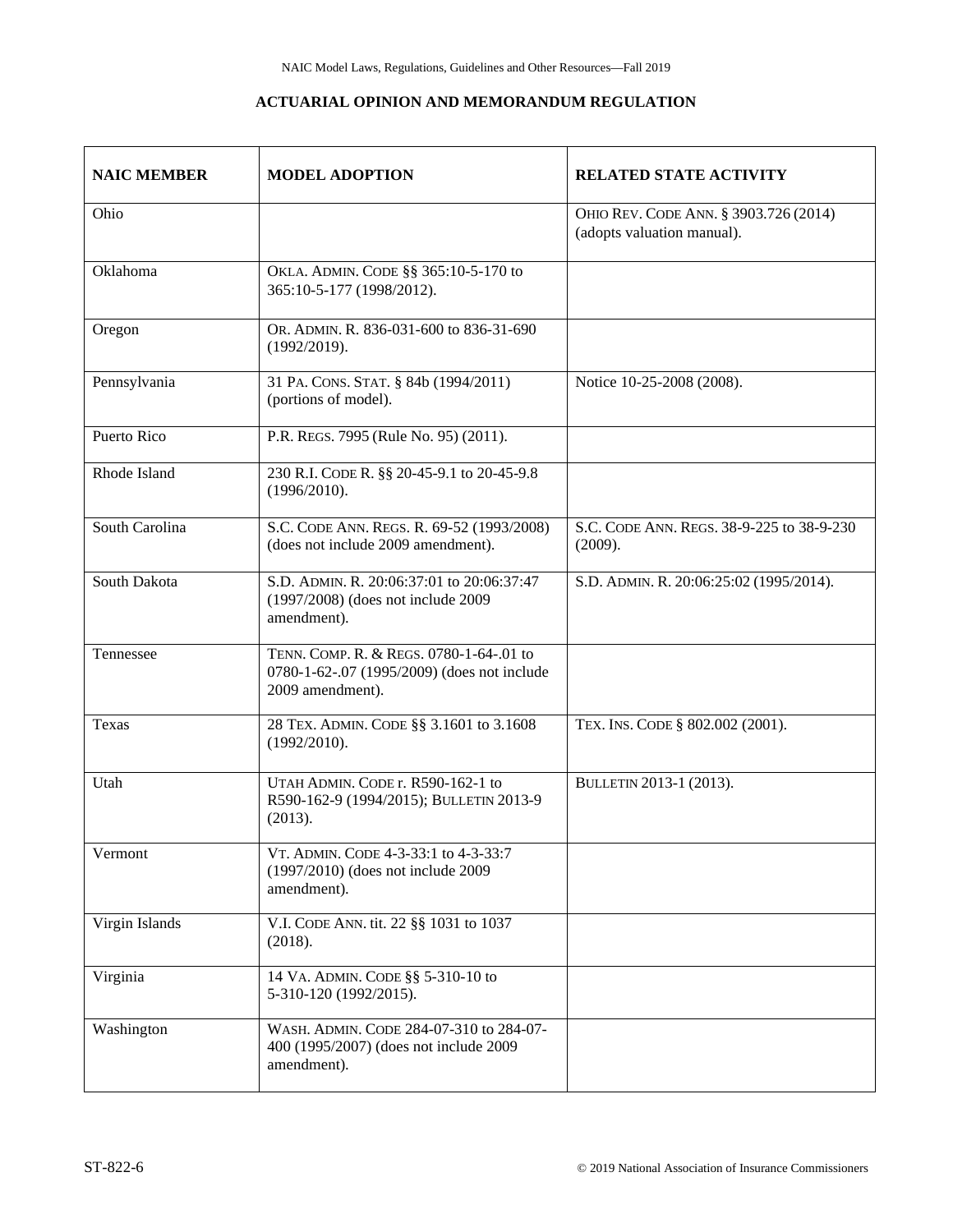| <b>NAIC MEMBER</b> | <b>MODEL ADOPTION</b>                                              | <b>RELATED STATE ACTIVITY</b> |
|--------------------|--------------------------------------------------------------------|-------------------------------|
| West Virginia      | W. VA. CODE R. $\S$ 114-41-1 to 114-41-6;<br>Table I. (1996/2011). |                               |
| Wisconsin          | WIS. ADMIN. CODE INS. §§ 50.60 to 50.80<br>(1996/2014).            |                               |
| Wyoming            | 044-53 WYO. CODE R. $\S$ 1 to 9 (1997/2010).                       |                               |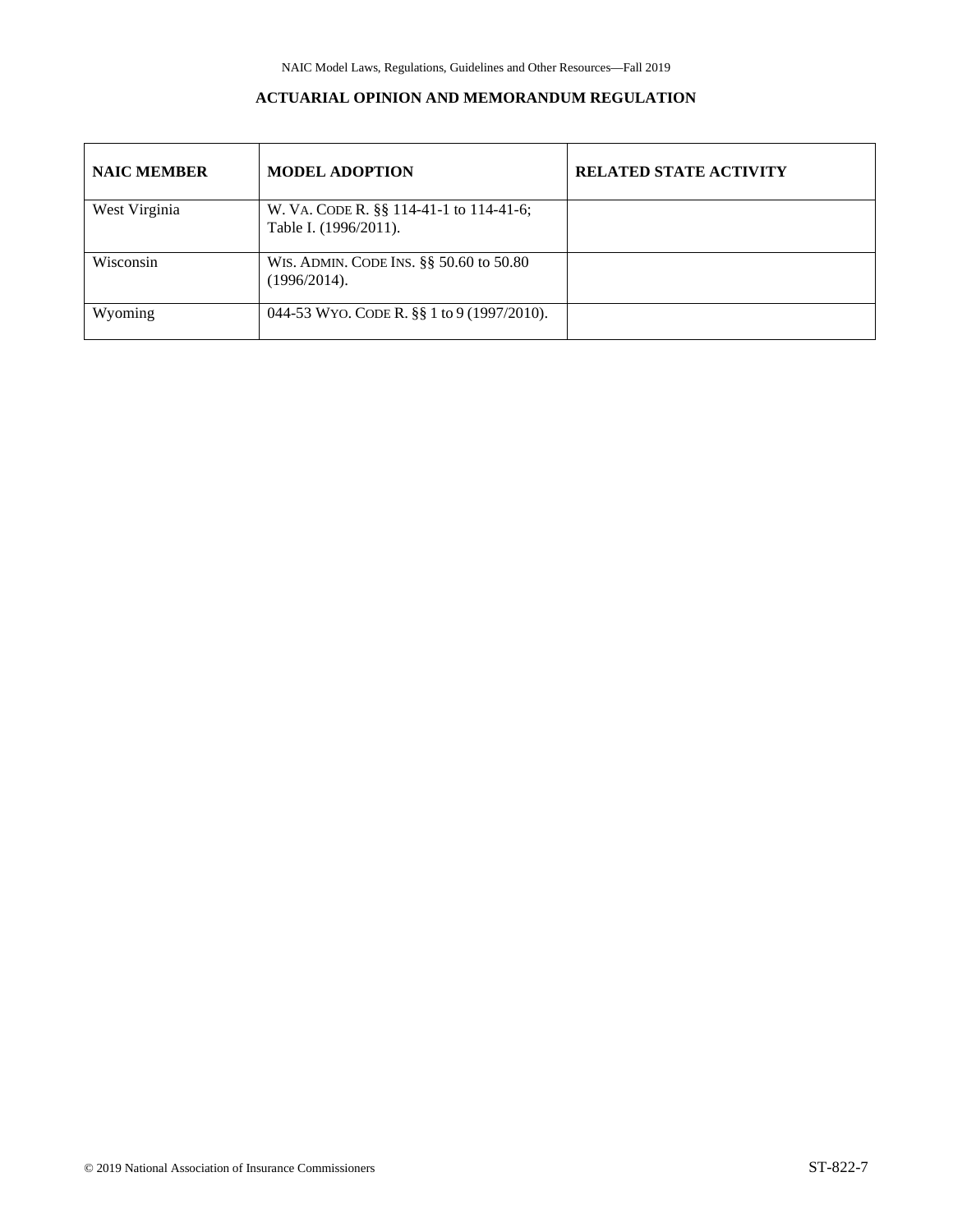This page is intentionally left blank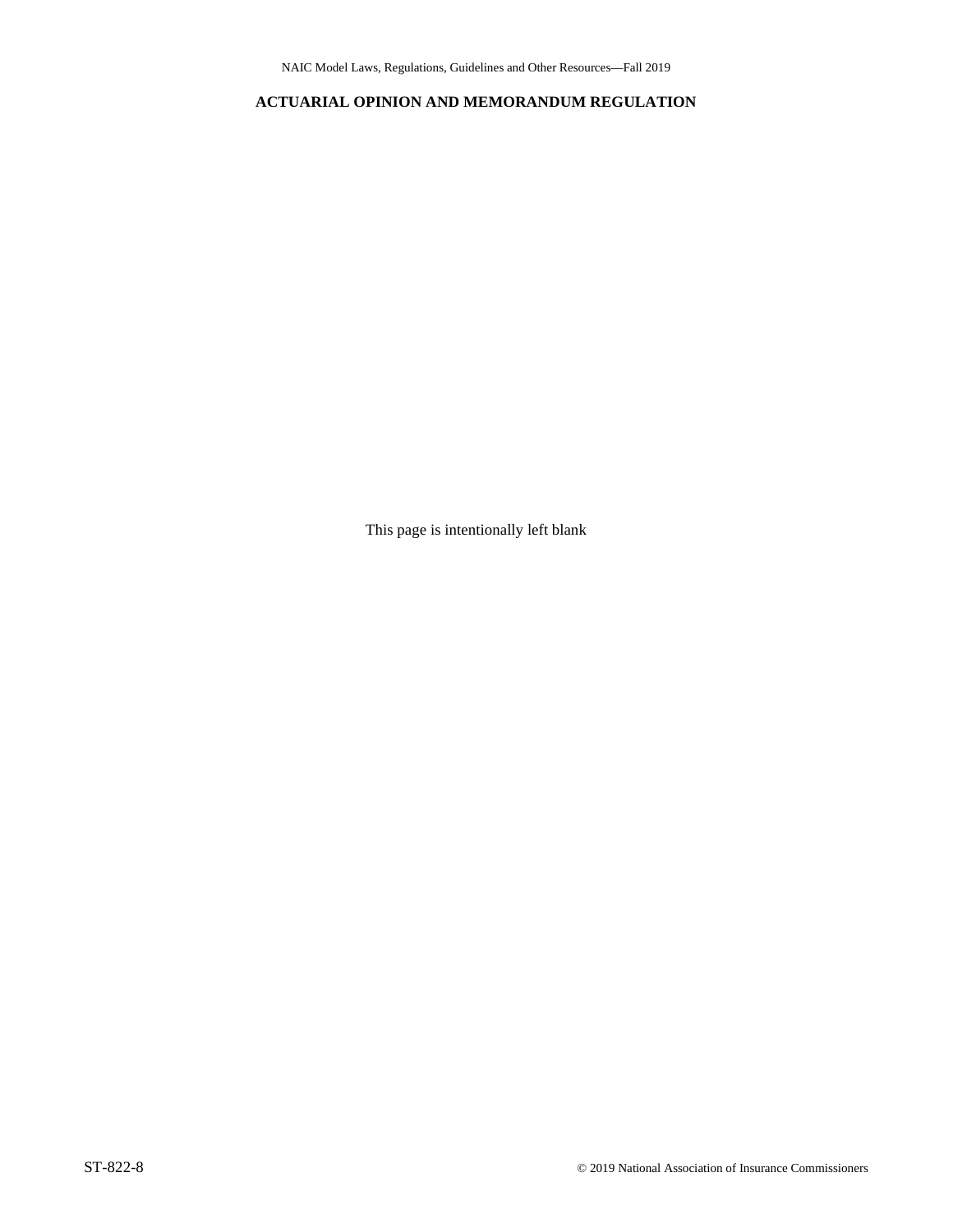### **Proceeding Citations**

Cited to the Proceedings of the NAIC

The Life and Health Insurance (Technical) Task Force recommended exposure of this new model. **1991 Proc. Vol. IB 1022**.

The Executive Committee adopts this model regulation. **1991 Proc. Vol. IIA 59**.

The Life and Health Insurance (Technical) Task Force recommended adopting this model. **1991 Proc. Vol. IIB 1201**.

The Technical Task Force recommended adopting amendments to this model. **1992 Vol. IB 1376**.

The Technical Task Force recommended exposing proposed changes to this model. **1992 Vol. IIB 1050.**

The Life Insurance (A) Committee adopted the proposed changes to this model to accommodate the change to the Asset Valuation Reserve (AVR) and Interest Maintenance Reserve (IMR). **1993 Proc. Vol. IB 801**.

The Technical Task Force discussed several proposals concerning amendments to this model. **1997 Proc. 3rd Quarter Vol. II 1795 – 1976**.

The Technical Task Force discussed the draft principles for modifying this regulation. **1997 Proc. 3rd Quarter Vol. II 1803**.

The Technical Task Force appointed a Subgroup to discuss possible revisions to this model. **1997 Proc. 4th Quarter 1092**.

The Task Force briefly reviewed the major elements in the proposed revisions to this model. **2000 Proc. 2nd Quarter 1098**.

The Task Force adopted the December 2000 draft of this model. **2001 Proc. 1st Quarter 918**.

The Executive Committee adopted amendments to this model during the 2001 Summer National Meeting. The amendments included deleting Section 7, thereby requiring all companies to perform an asset adequacy analysis. This model gives the commissioner flexibility in accepting actuarial opinions based on the laws of a company's state of domicile. Another set of amendments requires an asset adequacy issues summary. **2001 Proc. 2nd Quarter 11**.

The Plenary adopted the report of the Executive Committee including the adoption of this model regulation. **2001 Proc. 2nd Quarter 14**.

The Life and Health Insurance (A) Committee adopted this model during the 2001 Summer National Meeting. Prior to adopting the model, the Committee listened to comments from interested parties. **2001 Proc. 2nd Quarter 79-80**.

The Health Insurance and Managed Care (B) Committee adopted this model during the 2001 Summer National Meeting. Prior to adopting the model, the Committee discussed two issues of concern: (1) the new draft eliminated the exemption for what is called the Section 7 option for small companies; and (2) companies would be able to file a state of domicile opinion in a foreign jurisdiction. **2001 Proc. 2nd Quarter 112**.

The Task Force appointed a joint Capital Adequacy (E) Task Force/Life and Health Actuarial Task Force Subgroup. The Task Force also discussed the proposals in the 2008 Capital and Surplus Relief package that the Task Force recommended for consideration. The Task Force released a draft of this model related to these proposals. **2009 Proc. 1st Quarter 6-4**.

The joint Executive Committee/Plenary adopted amendments to this model during the 2009 Fall National Meeting. **2009 Proc. 3rd Quarter**.

- **Section 1. Purpose**
- **Section 2. Authority**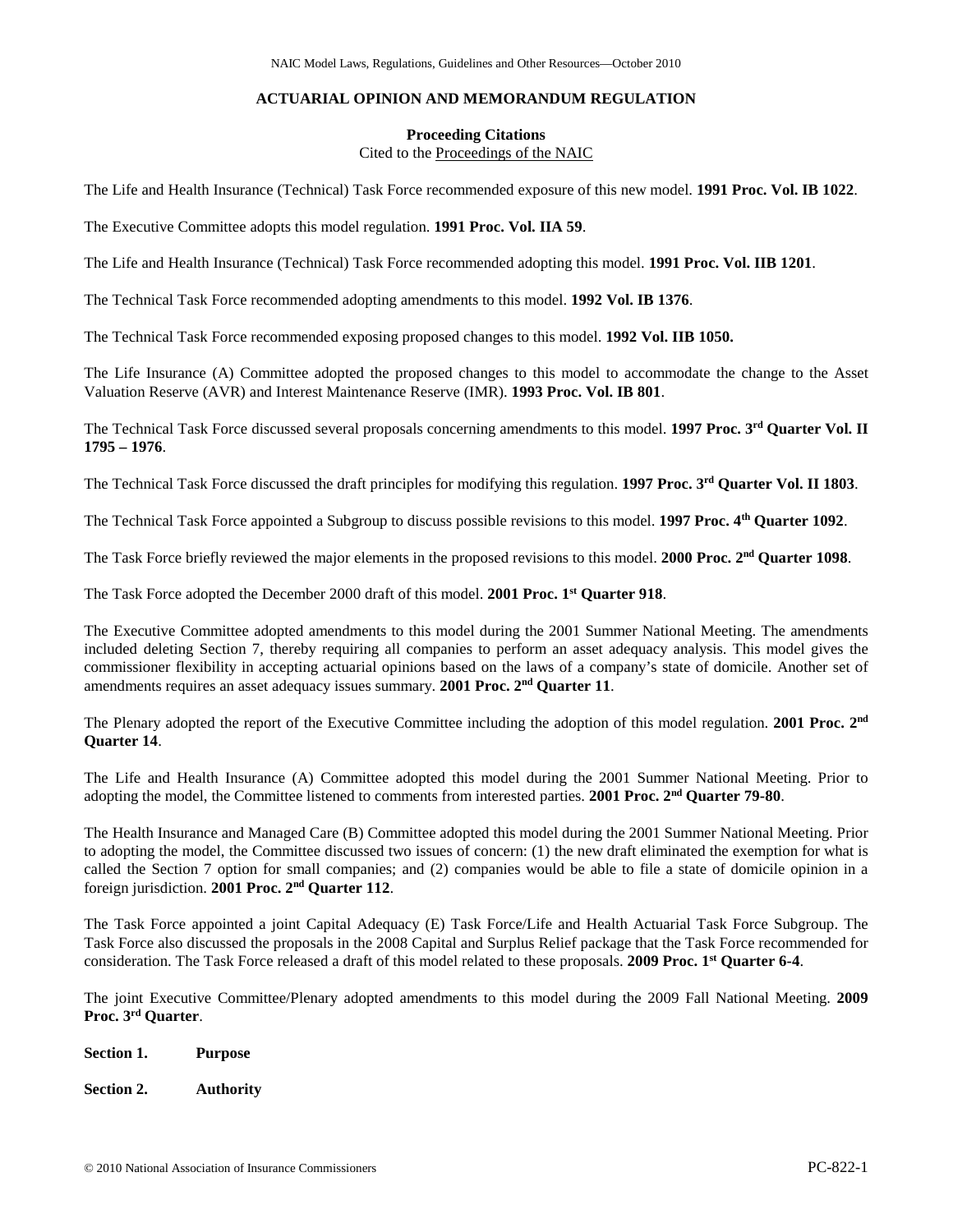### **Proceeding Citations**

Cited to the Proceedings of the NAIC

## **Section 3. Scope**

The regulators discussed an interested party letter that requested a detailed list of the type of products that would be included in the table in (3)(a). **1999 Proc. 2nd Quarter 931**.

### **Section 4. Definitions**

The Subgroup discussed an appropriate definition for gross premium reserves. **1998 Proc. 2nd Quarter Vol. II 1068 – 1069**.

A regulator stated that it was important to be clear that the definition of "adequate provision" would apply to both Section 7 and Section 8 opinions. **1998 Proc. 2nd Quarter Vol. II 1068 – 1069**.

An interested party suggested excluding policies where the premium is less than \$5,000 from the definition of "singlepremium life insurance." **1998 Proc. 2nd Quarter Vol. II 1068 – 1069**.

### **Section 5. General Requirements**

The Technical Task Force discussed three decisions reached by the Subgroup: (1) Companies should be allowed the option of continuing to file reserves on the current basis; (2) Companies should also be allowed the option of filing reserves according to the domiciliary state's standards, provided they also file reserves consistent with "benchmark" standards; and (3) The benchmark should be as consistent as possible with the Codification standards. **1998 Proc. 1st Quarter 1001 -1003**.

The Subgroup discussed whether there was a need for a benchmark reserve calculation, or if other tools could be developed to determine when a state should request that reserves be calculated according to its standards. **1998 Proc. 1st Quarter 1103 – 1104**.

The Technical Task Force discussed a proposal for an alternative to the benchmark standard. **1998 Proc. 2nd Quarter Vol. II 1051 – 1052**.

The Subgroup discussed a memo relative to the proposed benchmark reserve standard and reviewed an earlier memo on a gross premium valuation test. **1998 Proc. 2nd Quarter Vol. II 1970**.

The Subgroup discussed a "benchmark" that encompassed two options. **1998 Proc. 2nd Quarter Vol. II 1068 – 1069**.

The Subgroup discussed how to perform a gross premium valuation for products with non-guaranteed elements. **1998 Proc. 2nd Quarter 1068 – 1069**.

The Technical Task Force discussed the idea of a risk containment reserve analysis and reviewed the various proposals for modifications to the "state of filing" requirement. **1998 4th Quarter Vol. II 978 – 979**.

The Technical Task Force discussed the project that addresses the filing of an opinion based on the state of filing. Several regulators suggested a compromise. **1999 Proc. 1st Quarter 787 – 788**.

The Actuarial Opinion and Memorandum Regulation Subgroup discussed the "state of domicile + benchmark approach." The Subgroup also discussed why the Life and Health Actuarial Task Force could not change the Standard Valuation Law in lieu of changing this model. **1999 Proc. 1st Quarter 861 – 862**.

The Task Force discussed whether states actually conduct substantive reviews of the reserves of non-domestic insurers. **1999 Proc. 2nd Quarter 931**.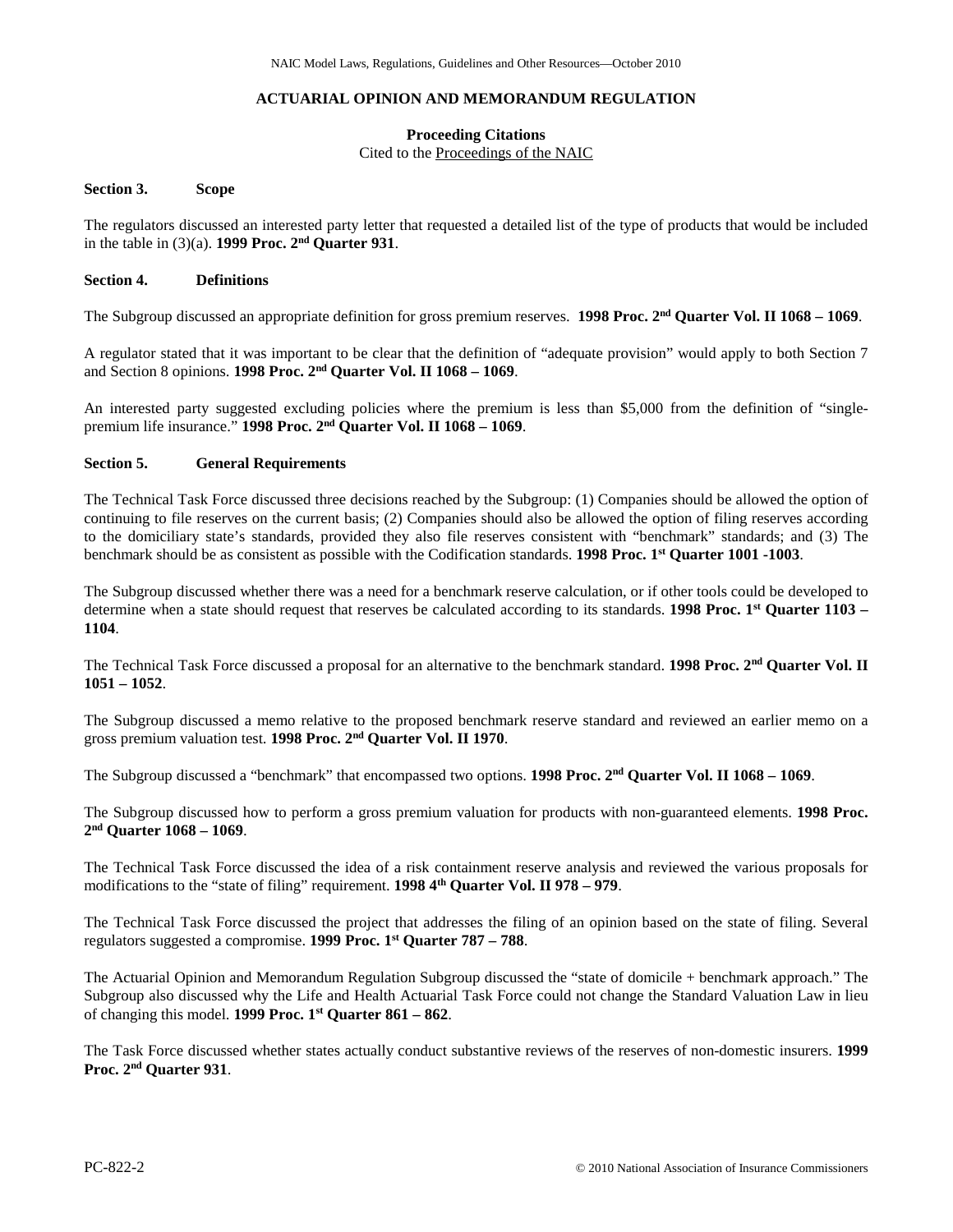### **Proceeding Citations**

Cited to the Proceedings of the NAIC

### **Section 6. Statement of Actuarial Opinion Based On Asset Adequacy Analysis**

The Subgroup discussed changes to Sections 6B and 6C. **1998 Proc. 2nd Quarter Vol. II 1068 – 1069**.

The Technical Task Force added the language "in excess of \$10,000 face amount" after "single premium life insurance." **1999 Proc. 3rd Quarter Vol. II 1450**.

The Technical Task Force changed "interest-indexed products" to "indexed products (including interest-indexed, equityindexed, etc.)." **1999 Proc. 3rd Quarter Vol. II 1450**.

The Technical Task Force changed the "Company Categories" and the factors in the "Exemption Eligibility Tests." **1999 Proc. 3rd Quarter Vol. II 1450**.

The Life and Health Actuarial (Technical) Task Force agreed to delete Section 6. **1999 Proc. 4th Quarter Vol. II 1441**.

The Task Force included page and line numbers in the reference to interest maintenance reserve (IMR) in the box referencing both the separate account and the general account. **2000 Proc. 4th Quarter 992**.

The reference in the box to "Life Insurance Premiums and Annuity Considerations Deferred and Uncollected" was changed to "Net Deferred and Uncollected Premium." **2000 Proc. 4th Quarter 992**.

The reference in the table to "Page 3, Lines 1, 2, 3.1, 3.2, 3.3" was changed to "Page 3, Line 1, 2, 3.1, 3.2, 3.3." **2000 Proc. 4th Quarter 992**.

The Task Force accepted revisions to Section 6F for Subsections 1(a) and 1(c). The Task Force did not reach a consensus relative to Subsection 6F(1)(b). **2000 Proc. 4th Quarter 993**.

## **Section 7. Description of Actuarial Memorandum Including an Asset Adequacy Analysis and Regulatory Asset Adequacy Issues Summary**

The Subgroup discussed how the requirement to demonstrate adequacy under moderately adverse conditions would differ between Sections 7 and 8. **1998 Proc. 1st Quarter 1103 – 1104**.

The Subgroup addressed the proposed liability categories for the Section 8 exemption tests. **1998 Proc. 2nd Quarter 1068 – 1069**.

The Technical Task Force discussed the revisions to this model as to the consistency of the various proposals with the Standard Valuation Law. **1998 Proc. 3rd Quarter 920**.

The Subgroup discussed a July 23, 1998 memo that outlined alternatives to the current Sections 7 and 8. **1998 Proc. 3rd Quarter 1039**.

The Subgroup summarized the decisions which had previously been reached relative to the gross premium valuation. The Subgroup came to a conclusion on several points regarding Sections 7 and 8. **1998 Proc. 1043 – 1044**.

A regulator reminded the Subgroup that it recommended that the distinctions between Section 7 and section 8 opinions be eliminated, and that a new actuarial standard of practice be developed to implement that proposal. The Subgroup discussed the impact of that proposal. **1998 Proc. 4th Quarter Vol. II 1180**.

The Technical Task Force amended the language in Subsection 7B. **1999 Proc. 3rd Quarter Vol. II. 1450 – 1451**.